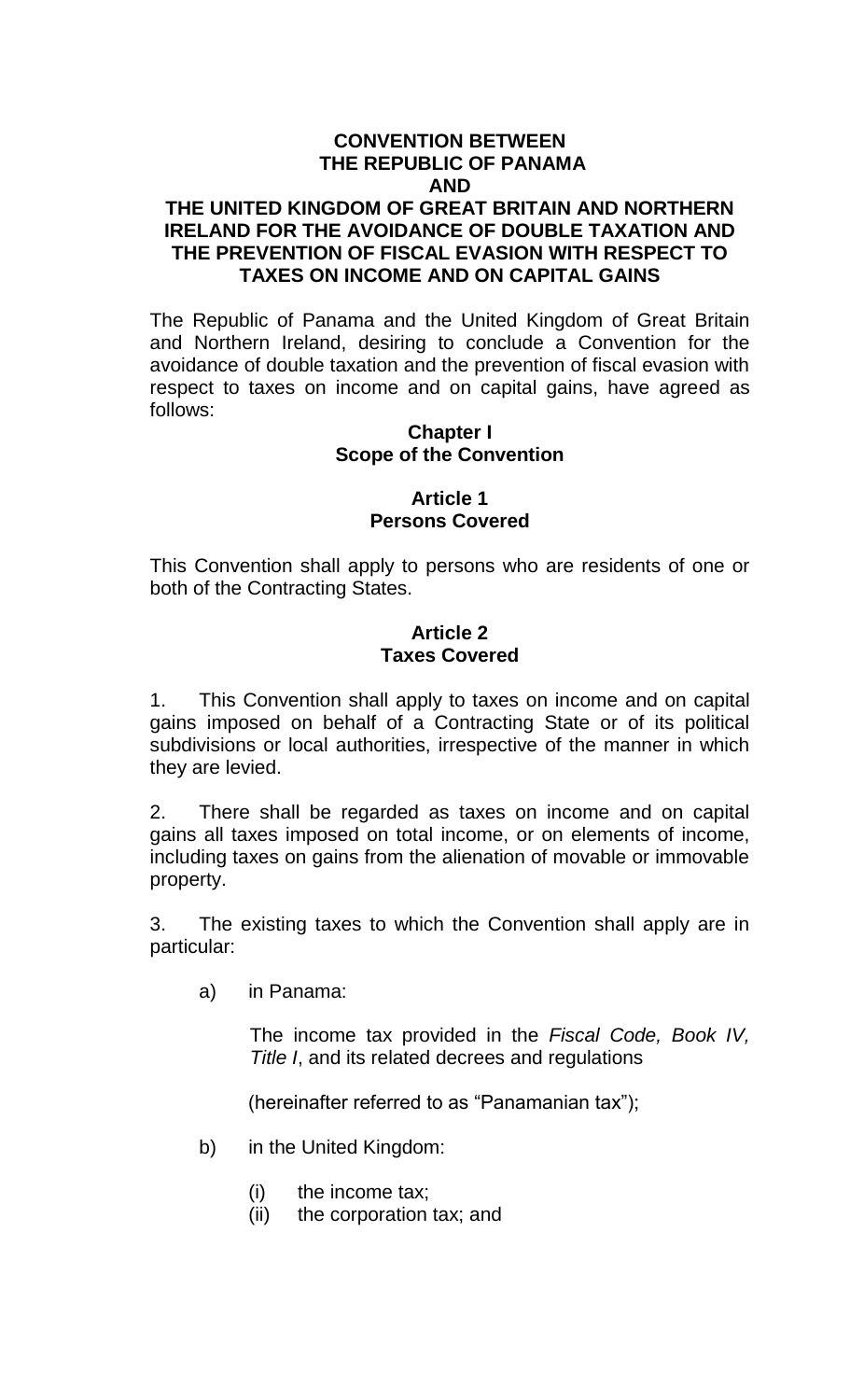(iii) the capital gains tax;

(hereinafter referred to as "United Kingdom tax").

4. The Convention shall apply also to any identical or substantially similar taxes that are imposed after the date of signature of the Convention in addition to, or in place of, the existing taxes. The competent authorities of the Contracting States shall notify each other of any significant changes that have been made in their taxation laws.

### **Chapter II Definitions**

## **Article 3 General Definitions**

1. For the purposes of this Convention, unless the context otherwise requires:

a) the term "Panama" means the Republic of Panama and, when used in a geographical sense, means the territory of the Republic of Panama, including inland waters, its airspace, the territorial sea and any area outside the territorial sea upon which, in accordance with international law and on application of its domestic legislation, the Republic of Panama exercises, or may exercise in the future, jurisdiction or sovereign rights with respect to the seabed, its subsoil and superjacent waters, and their natural resources;

b) the term "United Kingdom" means Great Britain and Northern Ireland, including any area outside the territorial sea of the United Kingdom designated under its laws concerning the Continental Shelf and in accordance with international law as an area within which the rights of the United Kingdom with respect to the sea bed and subsoil and their natural resources may be exercised;

c) the terms "a Contracting State" and "the other Contracting State" mean Panama or the United Kingdom as the context requires;

d) the term "person" includes an individual, a company, a partnership and any other body of persons;

e) the term "company" means any body corporate or any entity that is treated as a body corporate for tax purposes;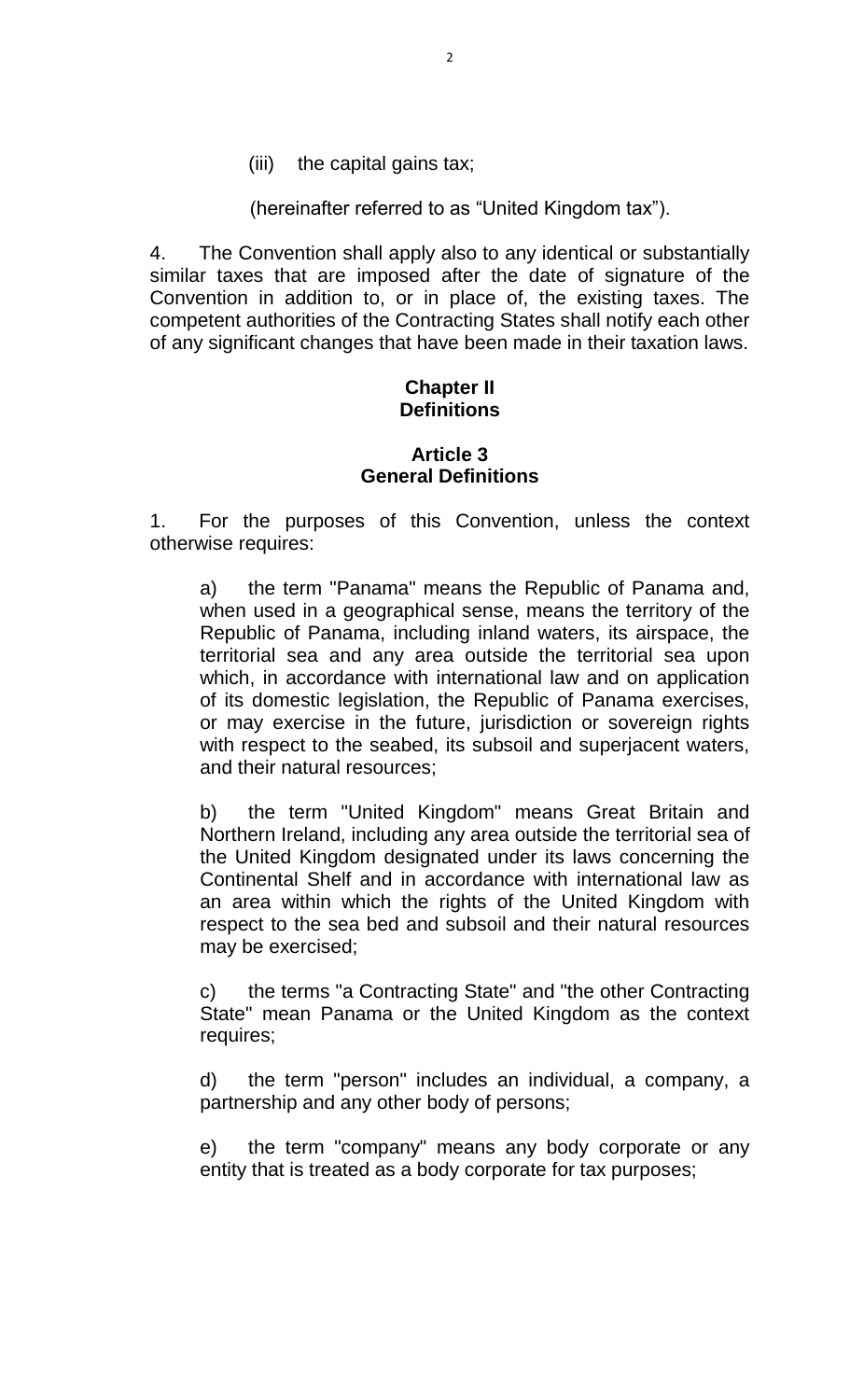f) the term "enterprise" applies to the carrying on of any business;

g) the terms "enterprise of a Contracting State" and "enterprise of the other Contracting State" mean respectively an enterprise carried on by a resident of a Contracting State and an enterprise carried on by a resident of the other Contracting State;

h) the term "international traffic" means any transport by a ship or aircraft operated by an enterprise of a Contracting State, except when the ship or aircraft is operated solely between places in the other Contracting State;

- i) the term "competent authority" means:
	- (i) in Panama, the Ministry of Economy and Finance or its authorized representative;
	- (ii) in the United Kingdom, the Commissioners for Her Majesty's Revenue and Customs or their authorized representatives;
- j) the term "national" means:
	- (i) in relation to Panama, any individual possessing the nationality of Panama; and any legal person, partnership or association deriving its status as such from the laws in force in Panama;
	- (ii) in relation to the United Kingdom, any British citizen, or any British subject not possessing the citizenship of any other Commonwealth country or territory, provided he has the right of abode in the United Kingdom; and any legal person, partnership or association deriving its status as such from the laws in force in the United Kingdom;

k) the term "business" includes the performance of professional services and of other activities of an independent character;

l) the term "pension scheme" means any scheme or other entity established in a Contracting State which operates to administer or provide pension or retirement benefits or to earn income for the benefit of one or more such arrangements and

(i) in the case of Panama, is organized in accordance with Law 10 of 16 April 1993; and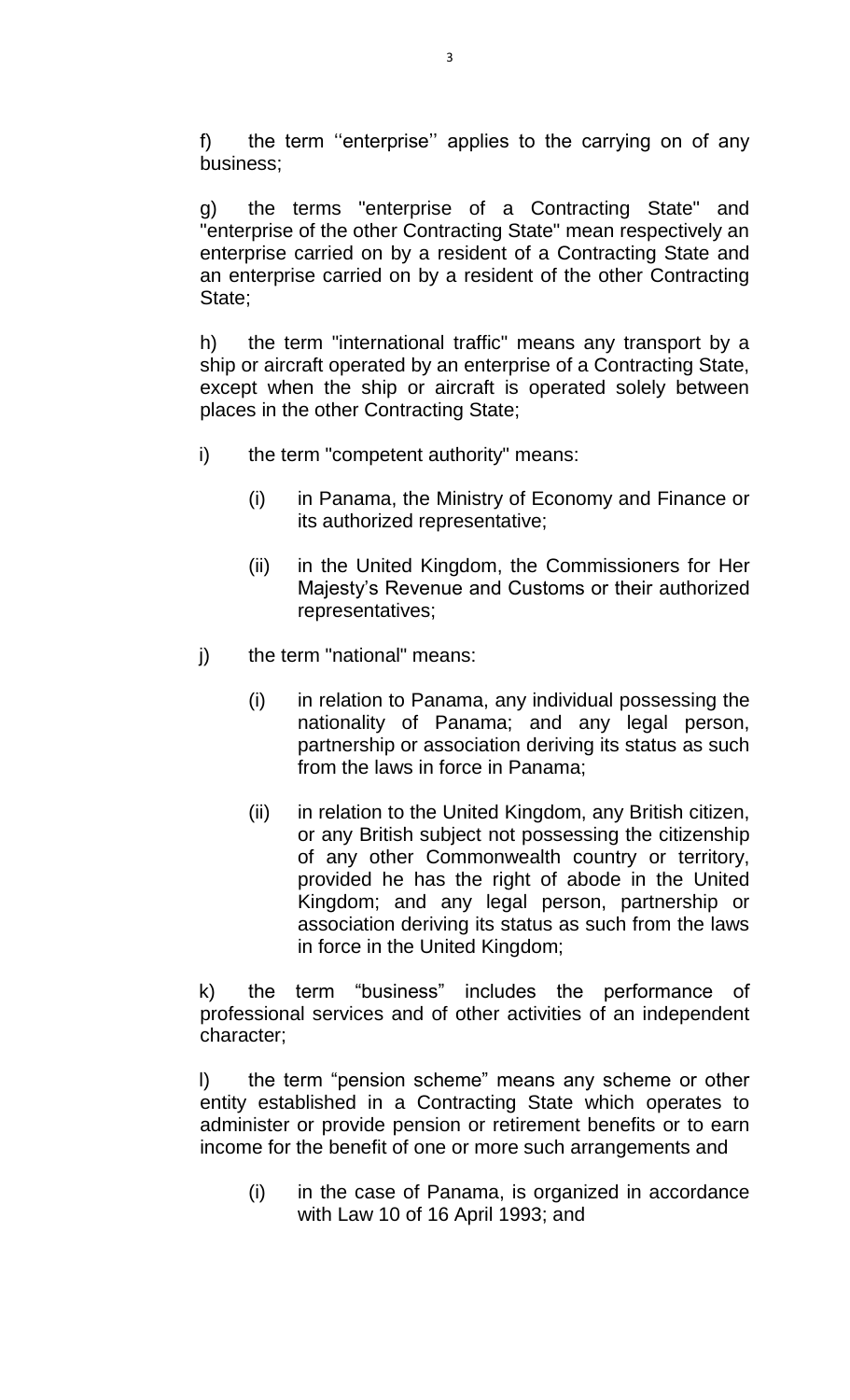(ii) in the case of the United Kingdom, is generally exempt from income taxation and is a pension scheme (other than a social security scheme) registered under Part 4 of the Finance Act 2004, including pension funds or pension schemes arranged through insurance companies and unit trusts where the unit holders are exclusively pension schemes.

2. As regards the application of the Convention at any time by a Contracting State, any term not defined therein shall, unless the context otherwise requires, have the meaning that it has at that time under the law of that State for the purposes of the taxes to which the Convention applies, any meaning under the applicable tax laws of that State prevailing over a meaning given to the term under other laws of that State.

# **Article 4 Resident**

1. For the purposes of this Convention, the term "resident of a Contracting State" means any person who, under the laws of that State, is liable to tax therein by reason of his domicile, residence, place of incorporation, place of management or any other criterion of a similar nature, and also includes the State itself and any political subdivision or local authority thereof. This term, however, does not include any person who is liable to tax in the Contracting State in respect only of income or capital gains from sources in that State.

2. Where by reason of the provisions of paragraph 1 an individual is a resident of both Contracting States, then his status shall be determined as follows:

a) he shall be deemed to be a resident only of the State in which he has a permanent home available to him; if he has a permanent home available to him in both States, he shall be deemed to be a resident only of the State with which his personal and economic relations are closer (centre of vital interests);

b) if the State in which he has his centre of vital interests cannot be determined, or if he does not have a permanent home available to him in either State he shall be deemed to be a resident only of the State in which he has an habitual abode;

c) if he has an habitual abode in both States or in neither of them, he shall be deemed to be a resident only of the State of which he is a national;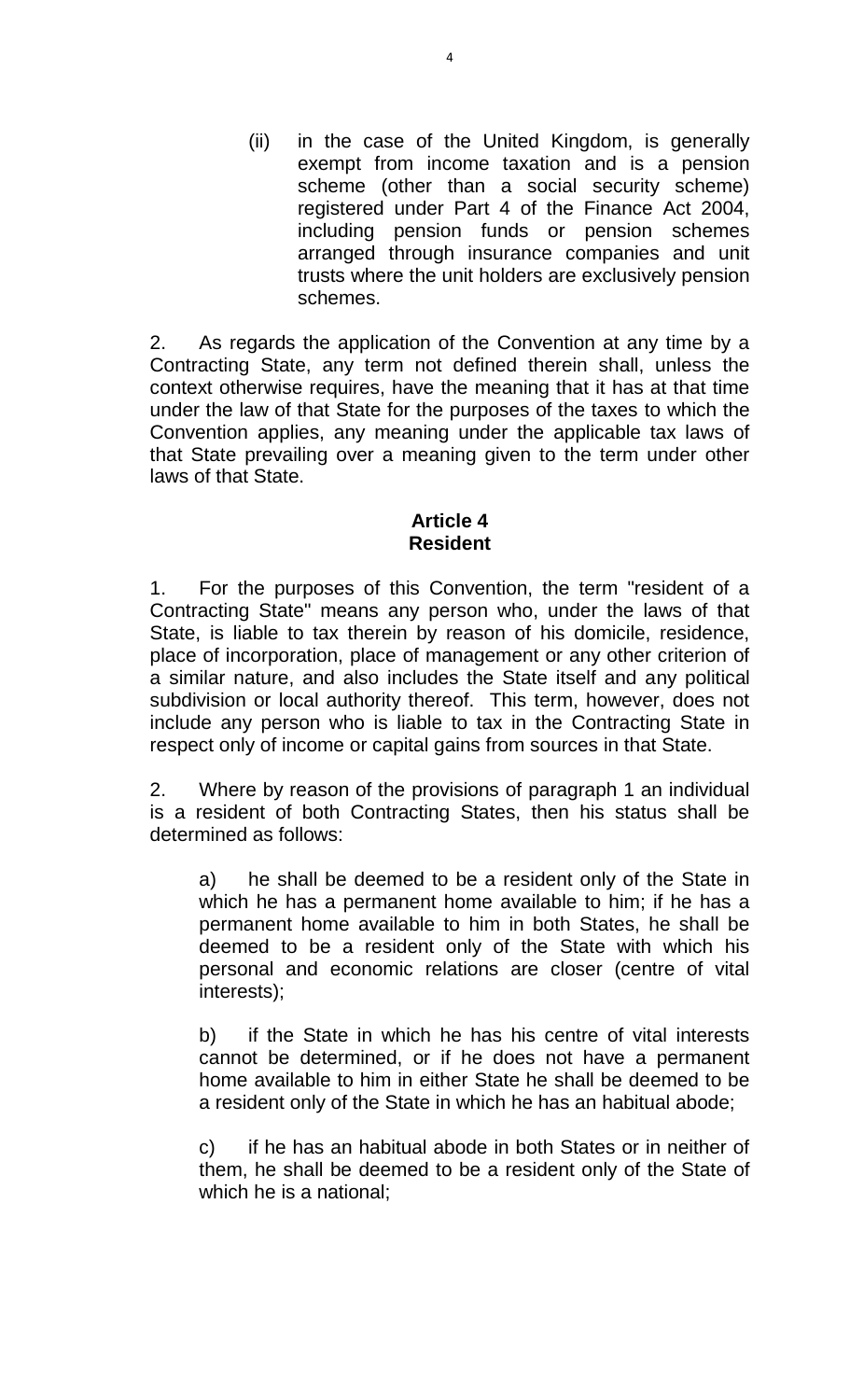d) if he is a national of both States or of neither of them, the competent authorities of the Contracting States shall settle the question by mutual agreement.

3. Where by reason of the provisions of paragraph 1 a person other than an individual is a resident of both Contracting States, then the competent authorities of the Contracting States shall endeavour to determine by mutual agreement the Contracting State of which that person shall be deemed to be a resident for the purposes of this Convention. In the absence of a mutual agreement by the competent authorities of the Contracting States, the person shall not be considered a resident of either Contracting State for the purposes of claiming any benefits provided by the Convention, except those provided by Articles 21, 22 and 23.

## **Article 5 Permanent Establishment**

1. For the purposes of this Convention, the term "permanent establishment" means a fixed place of business through which the business of an enterprise is wholly or partly carried on.

- 2. The term "permanent establishment" includes especially:
	- a) a place of management;
	- b) a branch;
	- c) an office;
	- d) a factory;
	- e) a workshop; and

f) a mine, an oil or gas well, a quarry or any other place of extraction of natural resources.

3. A building site, a construction, assembly or installation project or supervisory activities in connection therewith constitute a permanent establishment only if such site, project or activities last more than nine months.

4. Notwithstanding the provisions of paragraphs 1, 2 and 3, where an enterprise of a Contracting State performs services in the other Contracting State.

a) through an individual who is present in that other State for a period or periods exceeding in the aggregate 183 days in any twelve month period, and more than 50 per cent of the gross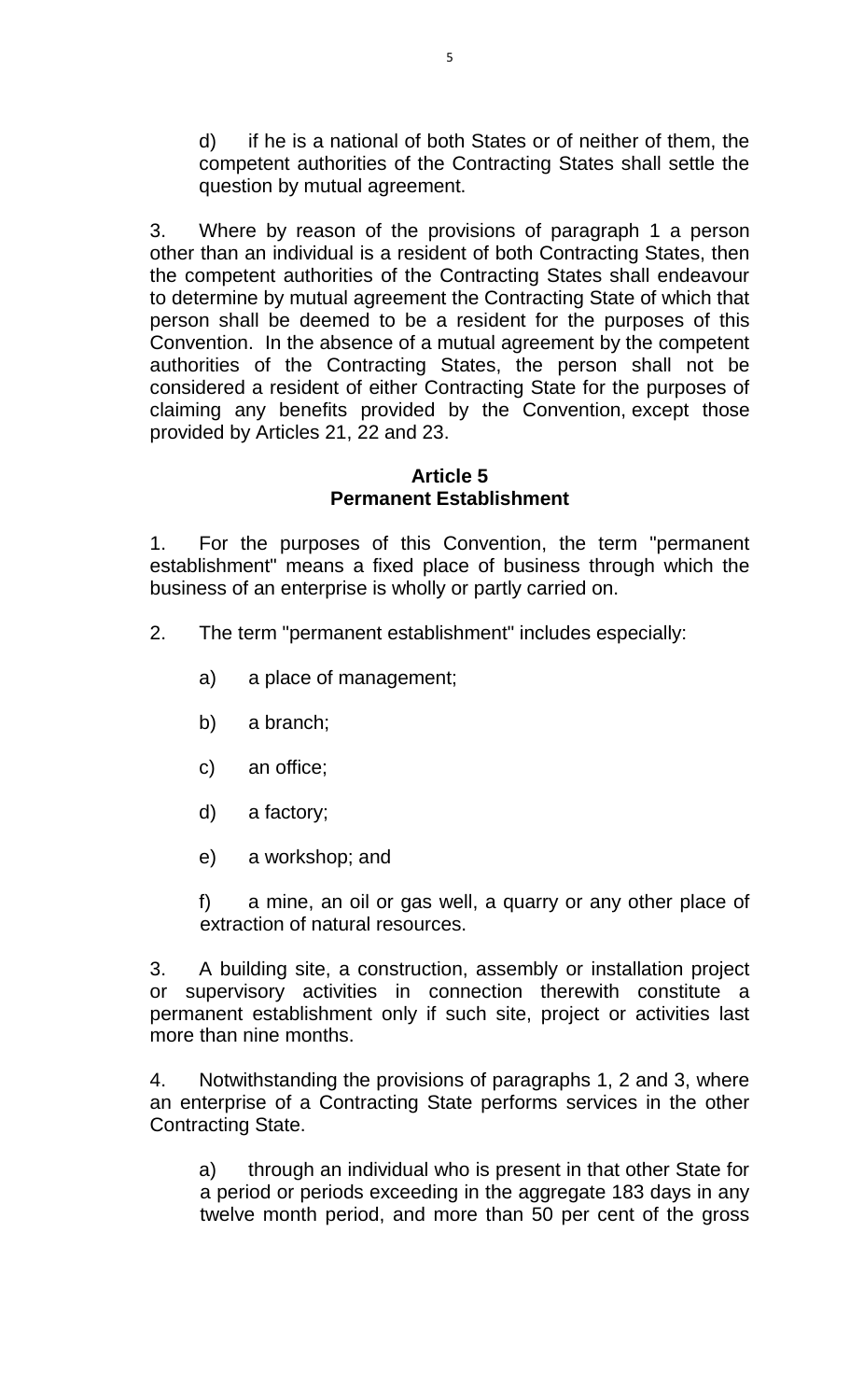revenues attributable to active business activities of the enterprise during this period or periods are derived from the services performed in that other State through that individual; or

b) for a period or periods exceeding in the aggregate 183 days in any twelve month period, and these services are performed for the same project or for connected projects through one or more individuals who are present and performing such services in that other State

the activities carried on in that other State in performing these services shall be deemed to be carried on through a permanent establishment of the enterprise situated in that other State, unless these services are limited to those mentioned in paragraph 6 which, if performed through a fixed place of business, would not make this fixed place of business a permanent establishment under the provisions of that paragraph. For the purposes of this paragraph, services performed by an individual on behalf of one enterprise shall not be considered to be performed by another enterprise through that individual unless that other enterprise supervises, directs or controls the manner in which these services are performed by the individual.

5. For the purposes of determining the duration of activities under paragraphs 3 and 4, the period during which activities are carried on in a Contracting State by an enterprise associated with another enterprise shall be aggregated with the period during which activities are carried on by the enterprise with which it is associated if the firstmentioned activities are connected with the activities carried on in that State by the last-mentioned enterprise, provided that any period during which two or more associated enterprises are carrying on concurrent activities is counted only once. An enterprise shall be deemed to be associated with another enterprise if one is controlled directly or indirectly by the other, or if both are controlled directly or indirectly by a third person or persons.

6. Notwithstanding the preceding provisions of this Article, the term "permanent establishment" shall be deemed not to include:

a) the use of facilities solely for the purpose of storage, display or delivery of goods or merchandise belonging to the enterprise;

b) the maintenance of a stock of goods or merchandise belonging to the enterprise solely for the purpose of storage, display or delivery;

c) the maintenance of a stock of goods or merchandise belonging to the enterprise solely for the purpose of processing by another enterprise;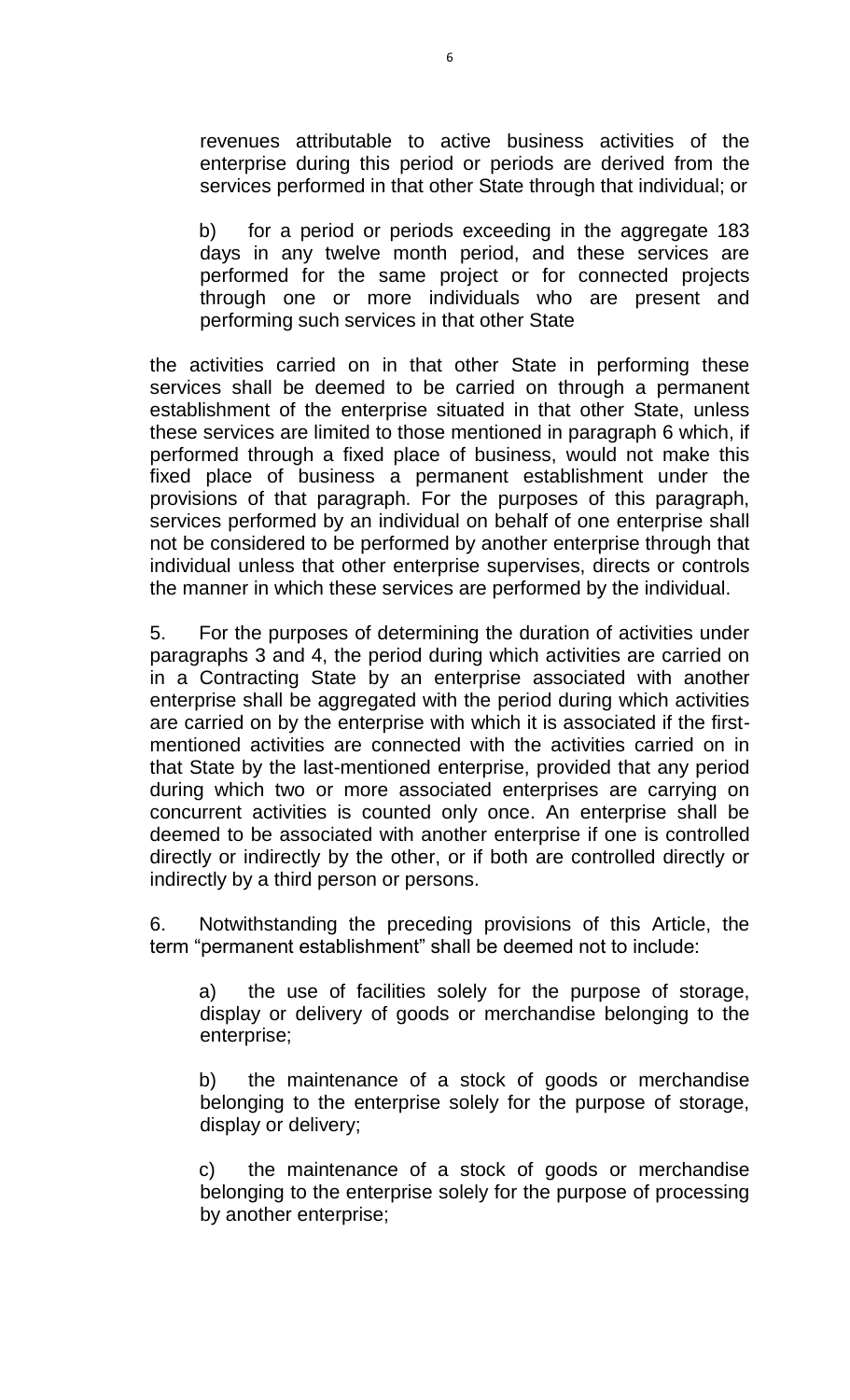d) the maintenance of a fixed place of business solely for the purpose of purchasing goods or merchandise or of collecting information, for the enterprise;

e) the maintenance of a fixed place of business solely for the purpose of carrying on activities for the enterprise of a preparatory or auxiliary character;

f) the maintenance of a fixed place of business solely for any combination of activities mentioned in subparagraphs a) to e), provided that the overall activity of the fixed place of business resulting from this combination is of a preparatory or auxiliary character.

7. Notwithstanding the provisions of paragraphs 1 and 2, where a person, other than an agent of an independent status to whom the provisions of paragraph 8 applies, is acting on behalf of an enterprise and has, and habitually exercises, in a Contracting State an authority to conclude contracts on behalf of the enterprise, that enterprise shall be deemed to have a permanent establishment in that State in respect to any activities which that person undertakes for the enterprise, unless the activities of such person are limited to those mentioned in paragraph 6 which, if exercised through a fixed place of business, would not make this fixed place of business a permanent establishment under the provisions of that paragraph.

8. An enterprise shall not be deemed to have a permanent establishment in a Contracting State merely because it carries on business in that State through a broker, general commission agent or any other agent of an independent status, provided that such persons are acting in the ordinary course of their business.

9. The fact that a company which is a resident of a Contracting State controls or is controlled by a company which is a resident of the other Contracting State, or which carries on business in that other State (whether through a permanent establishment or otherwise), shall not of itself constitute either company a permanent establishment of the other.

# **Chapter III Taxation of Income**

# **Article 6 Income From Immovable Property**

1. Income derived by a resident of a Contracting State from immovable property (including income from agriculture or forestry)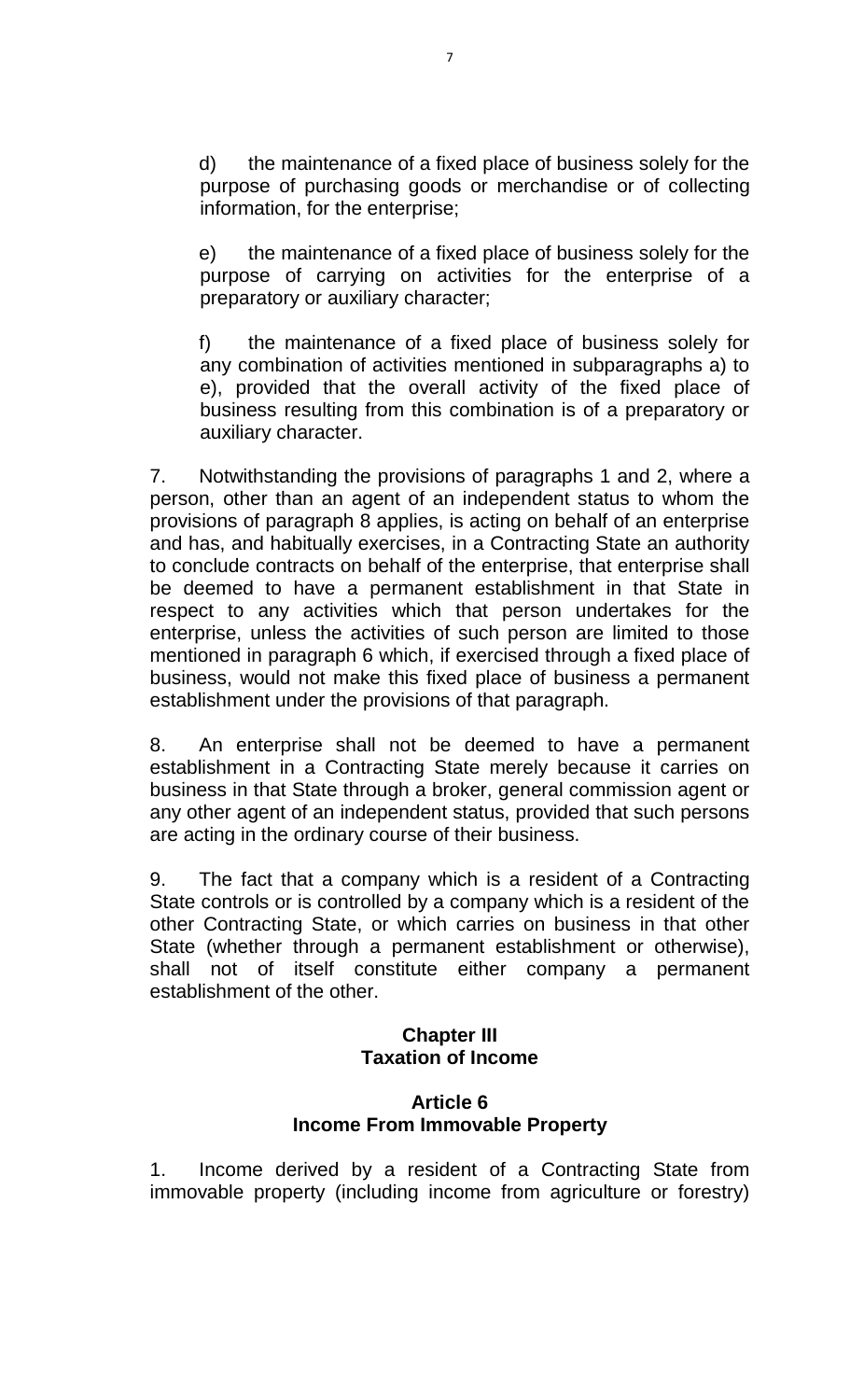situated in the other Contracting State may be taxed in that other State.

2. The term "immovable property" shall have the meaning which it has under the law of the Contracting State in which the property in question is situated. The term shall in any case include property accessory to immovable property, livestock and equipment used in agriculture and forestry, rights to which the provisions of general law respecting landed property apply, usufruct of immovable property and rights to variable or fixed payments as consideration for the working of, or the right to work, mineral deposits, sources and other natural resources; ships and aircraft shall not be regarded as immovable property.

3. The provisions of paragraph 1 shall apply to income derived from the direct use, letting, or use in any other form of immovable property.

4. Where shares or other rights in a company, trust or any other institution or entity give an entitlement to the enjoyment of immovable property situated in a Contracting State and held by that company, trust, institution or entity, income derived from that entitlement may be taxed in that State.

5. The provisions of paragraphs 1, 3 and 4 shall also apply to the income from immovable property of an enterprise.

## **Article 7 Business Profits**

1. Profits of an enterprise of a Contracting State shall be taxable only in that State unless the enterprise carries on business in the other Contracting State through a permanent establishment situated therein. If the enterprise carries on business as aforesaid, the profits that are attributable to the permanent establishment in accordance with the provisions of paragraph 2 may be taxed in that other State.

2. For the purposes of this Article and Article 21, the profits that are attributable in each Contracting State to the permanent establishment referred to in paragraph 1 are the profits it might be expected to make, in particular in its dealings with other parts of the enterprise, if it were a separate and independent enterprise engaged in the same or similar activities under the same or similar conditions, taking into account the functions performed, assets used and risks assumed by the enterprise through the permanent establishment and through the other parts of the enterprise.

3. Where, in accordance with paragraph 2, a Contracting State adjusts the profits that are attributable to a permanent establishment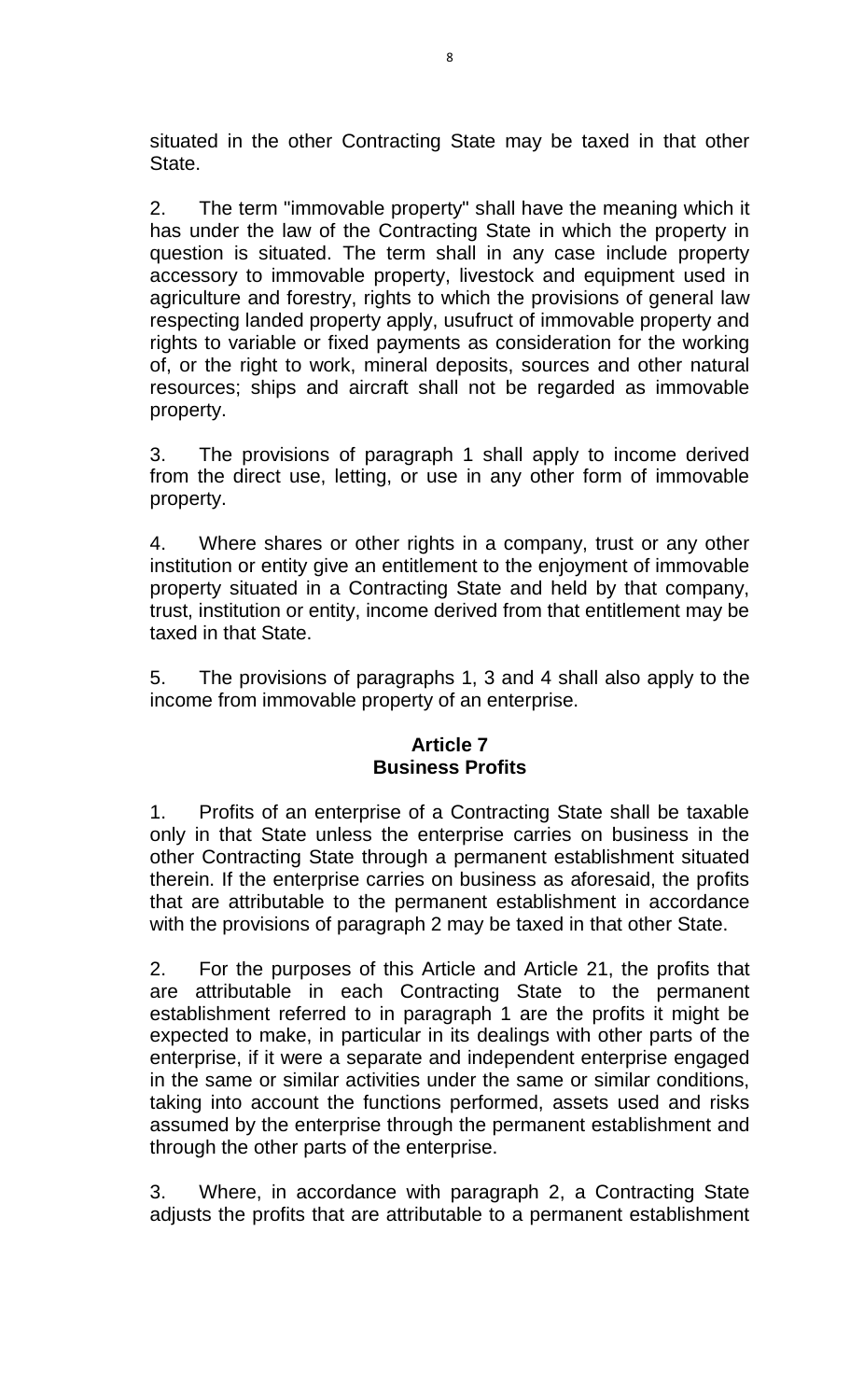of an enterprise of one of the Contracting States and taxes accordingly profits of the enterprise that have been charged to tax in the other State, the other State shall, to the extent necessary to eliminate double taxation on these profits, make an appropriate adjustment to the amount of the tax charged on those profits. In determining such adjustment, the competent authorities of the Contracting States shall if necessary consult each other.

4. Where profits include items of income or capital gains which are dealt with separately in other Articles of this Convention, then the provisions of those Articles shall not be affected by the provisions of this Article.

## **Article 8 Shipping and Air Transport**

1. Profits of an enterprise of a Contracting State from the operation of ships or aircraft in international traffic shall be taxable only in that State.

2. For the purposes of this Article, profits from the operation of ships or aircraft in international traffic include:

a) profits from the rental on a bareboat basis of ships or aircraft; and

b) profits from the use, maintenance or rental of containers (including trailers and related equipment for the transport of containers) used for the transport of goods or merchandise;

where such rental or such use, maintenance or rental, as the case may be, is incidental to the operation of ships or aircraft in international traffic.

3. The provisions of paragraph 1 shall also apply to profits from the participation in a "pool", a joint business or an international operating agency.

### **Article 9 Associated Enterprises**

1. Where:

a) an enterprise of a Contracting State participates directly or indirectly in the management, control or capital of an enterprise of the other Contracting State; or

b) the same persons participate directly or indirectly in the management, control or capital of an enterprise of a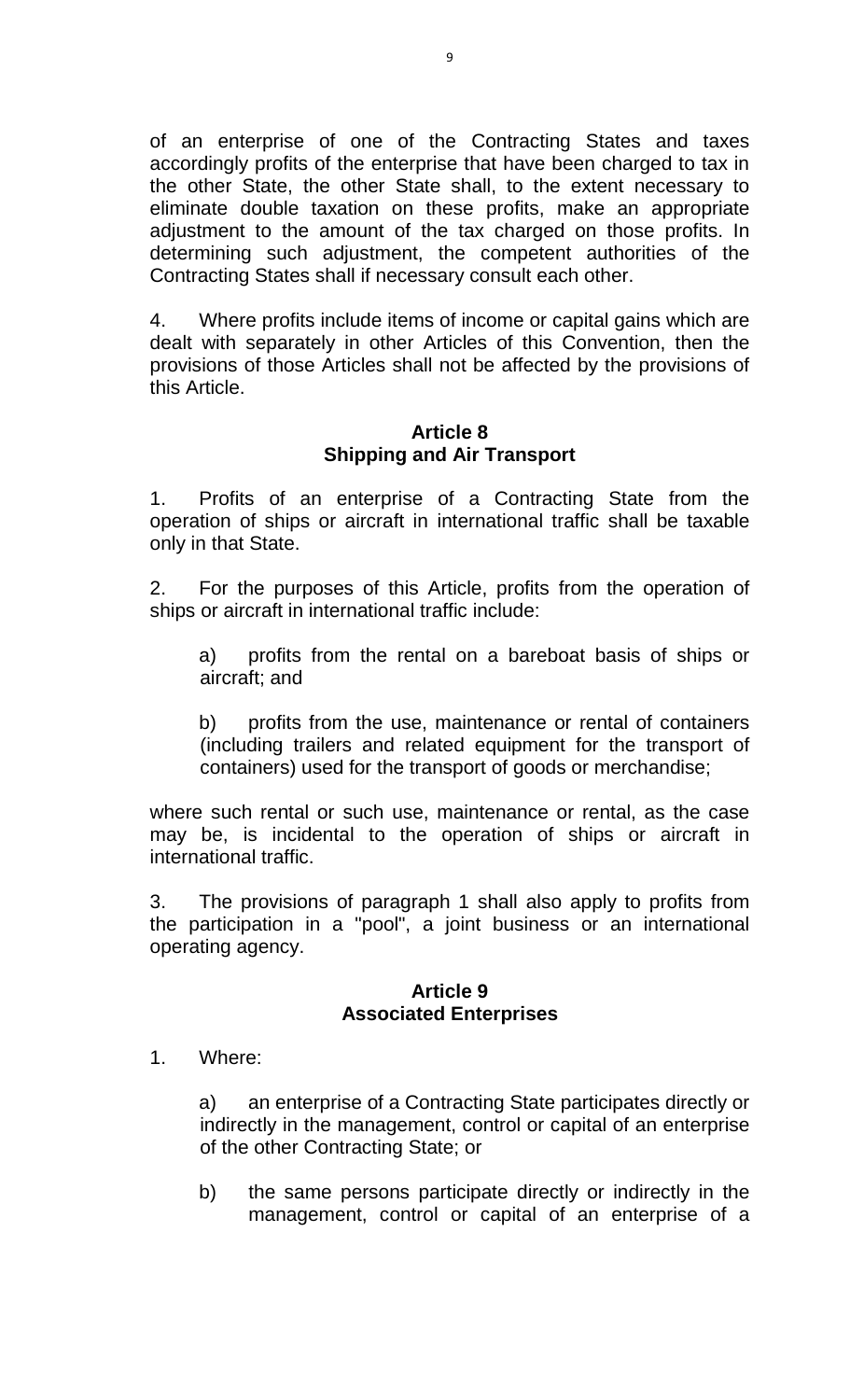Contracting State and an enterprise of the other Contracting State;

and in either case conditions are made or imposed between the two enterprises in their commercial or financial relations which differ from those which would be made between independent enterprises, then any profits which would, but for those conditions, have accrued to one of the enterprises, but, by reason of those conditions, have not so accrued, may be included in the profits of that enterprise and taxed accordingly.

2. Where a Contracting State includes in the profits of an enterprise of that State - and taxes accordingly - profits on which an enterprise of the other State has been charged to tax in that other State and the profits so included are profits which would have accrued to the enterprise of the first-mentioned State if the conditions made between the two enterprises had been those which would have been made between independent enterprises, then that other State shall make an appropriate adjustment to the amount of the tax charged therein on those profits. In determining such adjustment, due regard shall be had to the other provisions of this Convention and the competent authorities of the Contracting States shall, if necessary, consult each other.

# **Article 10 Dividends**

1. Dividends paid by a company which is a resident of a Contracting State to a resident of the other Contracting State may be taxed in that other State.

2. However, such dividends may also be taxed in the Contracting State of which the company paying the dividends is a resident and according to the laws of that State, but if the beneficial owner of the dividends is a resident of the other Contracting State, the tax so charged shall not exceed 15 per cent of the gross amount of the dividends.

3. Notwithstanding the provisions of paragraph 2, dividends shall not be taxed in the Contracting State of which the company paying the dividends is a resident if the beneficial owner of the dividends is a resident of the other Contracting State and is:

a) a company, the capital of which is wholly or partly divided into shares and which is a resident of the other Contracting State and holds directly at least 15 per cent of the capital of the company paying the dividends, provided that: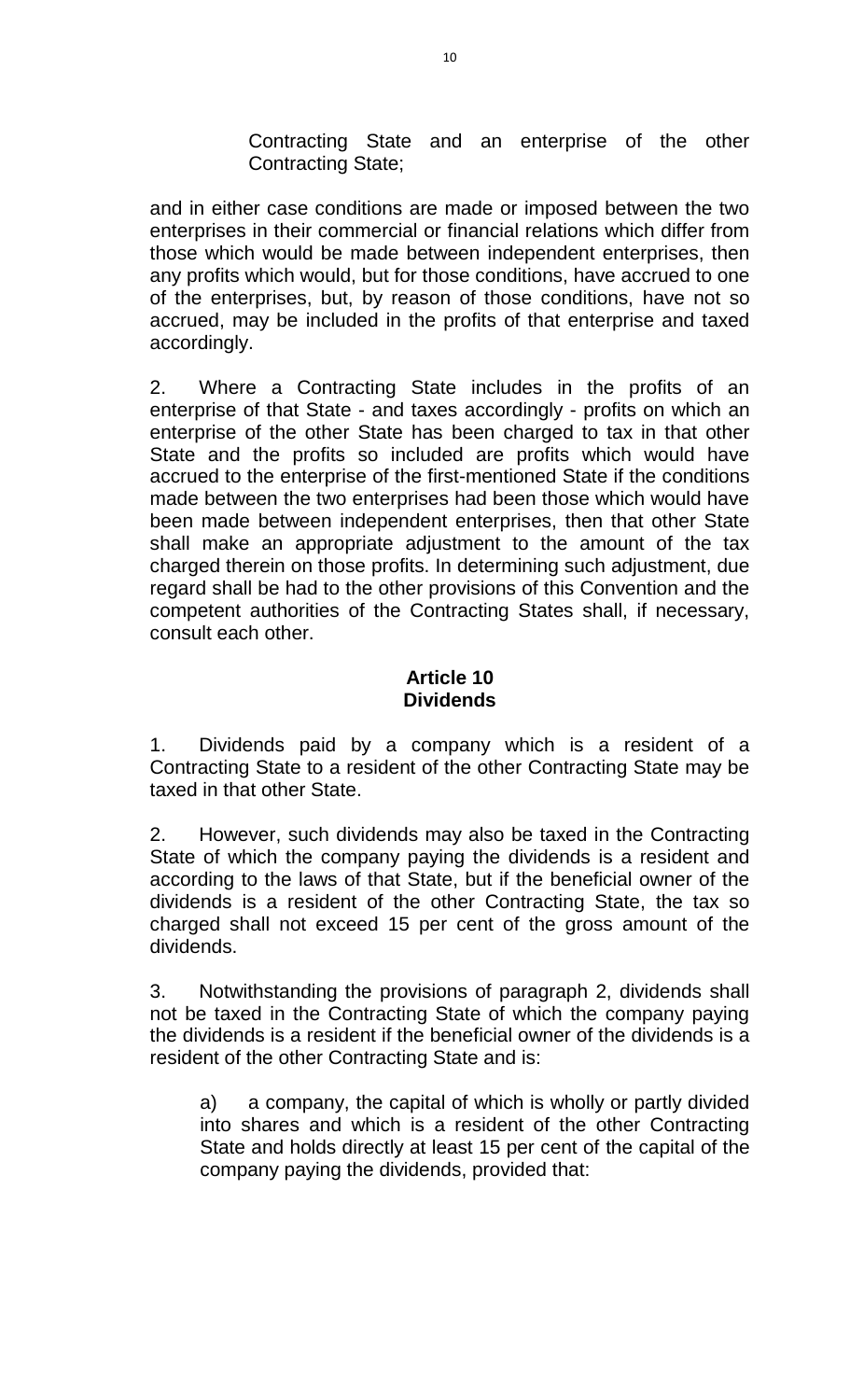- (i) the shares of the company receiving the dividends are regularly traded on a recognized stock exchange; or
- (ii) at least 50 per cent of the shares of the company receiving the dividends are owned directly or indirectly by one or more individuals who are residents of either Contracting State or by one or more companies the shares of which are regularly traded on a recognized stock exchange, but only if the last-mentioned companies:

(aa) are residents of either Contracting State; or

(bb) would be entitled to benefits which are similar to or more favourable than the benefits provided by this paragraph pursuant to a comprehensive arrangement for the avoidance of double taxation between their state of residence and the Contracting State from which the benefits of this paragraph are claimed or pursuant to a multilateral agreement to which their state of residence and the Contracting State from which the benefits of this paragraph are claimed, are a party; or

(iii) the company receiving the dividends is engaged in the active conduct of a trade or business in the Contracting State of which it is a resident (other than the activities of making or managing investments for the resident's own account, unless these activities are banking or insurance carried on by a bank or an insurance company);

b) a Contracting State, or a political subdivision or local authority thereof; or

c) a pension scheme.

4. Where a company meets the conditions in subparagraph a) of paragraph 3 but does not meet any of the conditions in clauses i), ii) or iii) of that subparagraph, it may however receive the benefits of paragraph 3 if the competent authority of the Contracting State which has to grant the benefits determines that it was not the main purpose or one of the main purposes of any person concerned with the establishment, acquisition or maintenance of that company to secure the benefits of paragraph 3.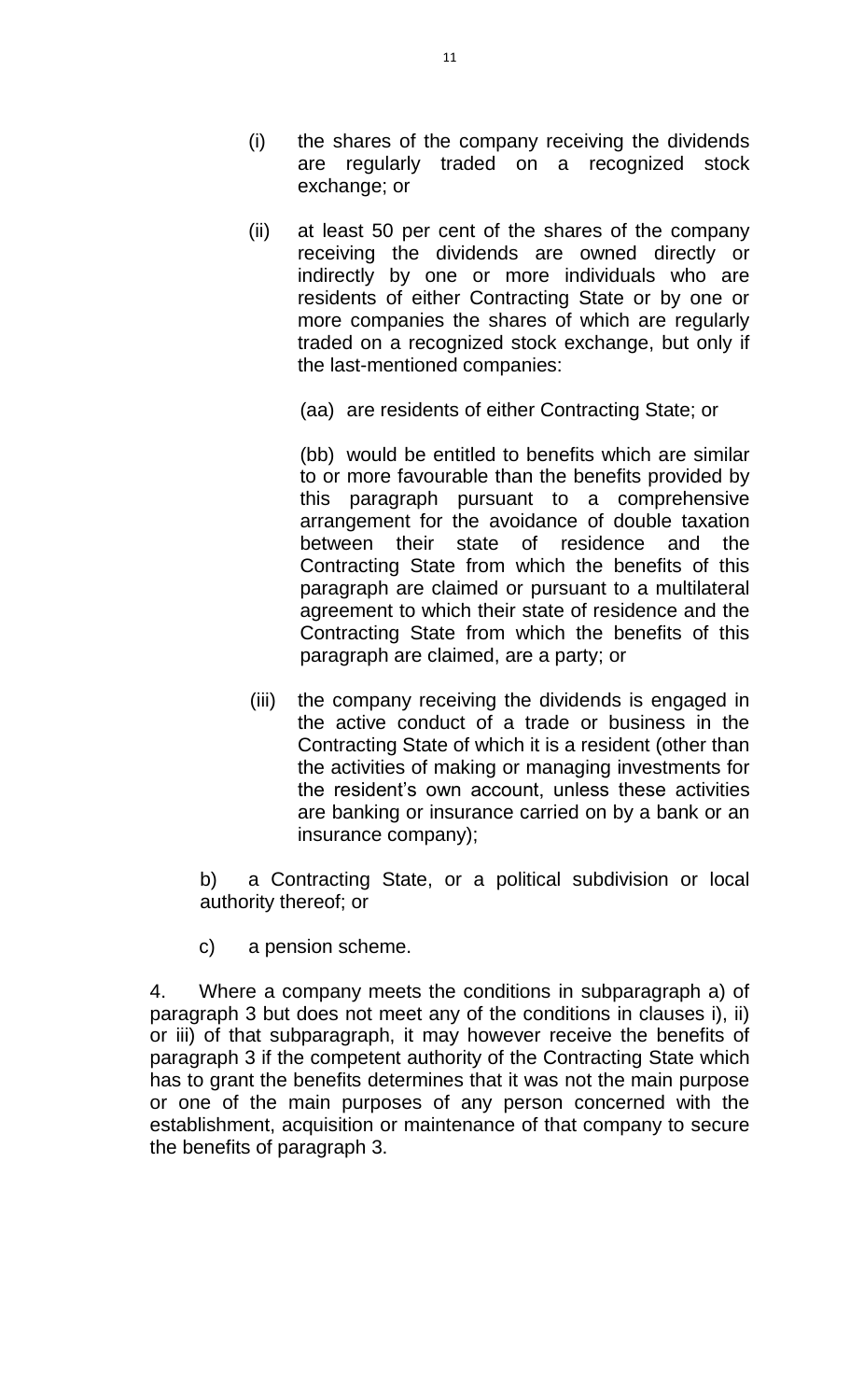The competent authority of the Contracting State which has to grant the benefits shall consult with the competent authority of the other Contracting State before denying the benefits under this paragraph.

5. The competent authorities of the Contracting States may by mutual agreement settle the mode of application of paragraphs 2, 3 and 4.

6. The provisions of paragraphs 2, 3 and 4 shall not affect the taxation of the company in respect of the profits out of which the dividends are paid.

7. The term "dividends" as used in this Article means income from shares or other rights, not being debt-claims, participating in profits, as well as any other item that is treated as income from shares by the taxation laws of the State of which the company making the distribution is a resident.

8. The provisions of paragraphs 1, 2, 3 and 4 shall not apply if the beneficial owner of the dividends, being a resident of a Contracting State, carries on business in the other Contracting State of which the company paying the dividends is a resident, through a permanent establishment situated therein, and the holding in respect of which the dividends are paid is effectively connected with such permanent establishment. In such case the provisions of Article 7 shall apply.

9. Where a company which is a resident of a Contracting State derives profits or income from the other Contracting State, that other State may not impose any tax on the dividends paid by the company, except insofar as such dividends are paid to a resident of that other State or insofar as the holding in respect of which the dividends are paid is effectively connected with a permanent establishment situated in that other State, nor subject the company's undistributed profits to a tax on the company's undistributed profits, even if the dividends paid or the undistributed profits consist wholly or partly of profits or income arising in such other State.

10. No relief shall be available under this Article if it was the main purpose or one of the main purposes of any person concerned with an assignment of the dividends, or with the creation or assignment of the shares or other rights in respect of which the dividend is paid, or with the establishment, acquisition or maintenance of the company that is the beneficial owner of the dividends and the conduct of its operations, to take advantage of this Article. In any case where a Contracting State intends to apply this paragraph, its competent authority shall in advance consult with the competent authority of the other Contracting State.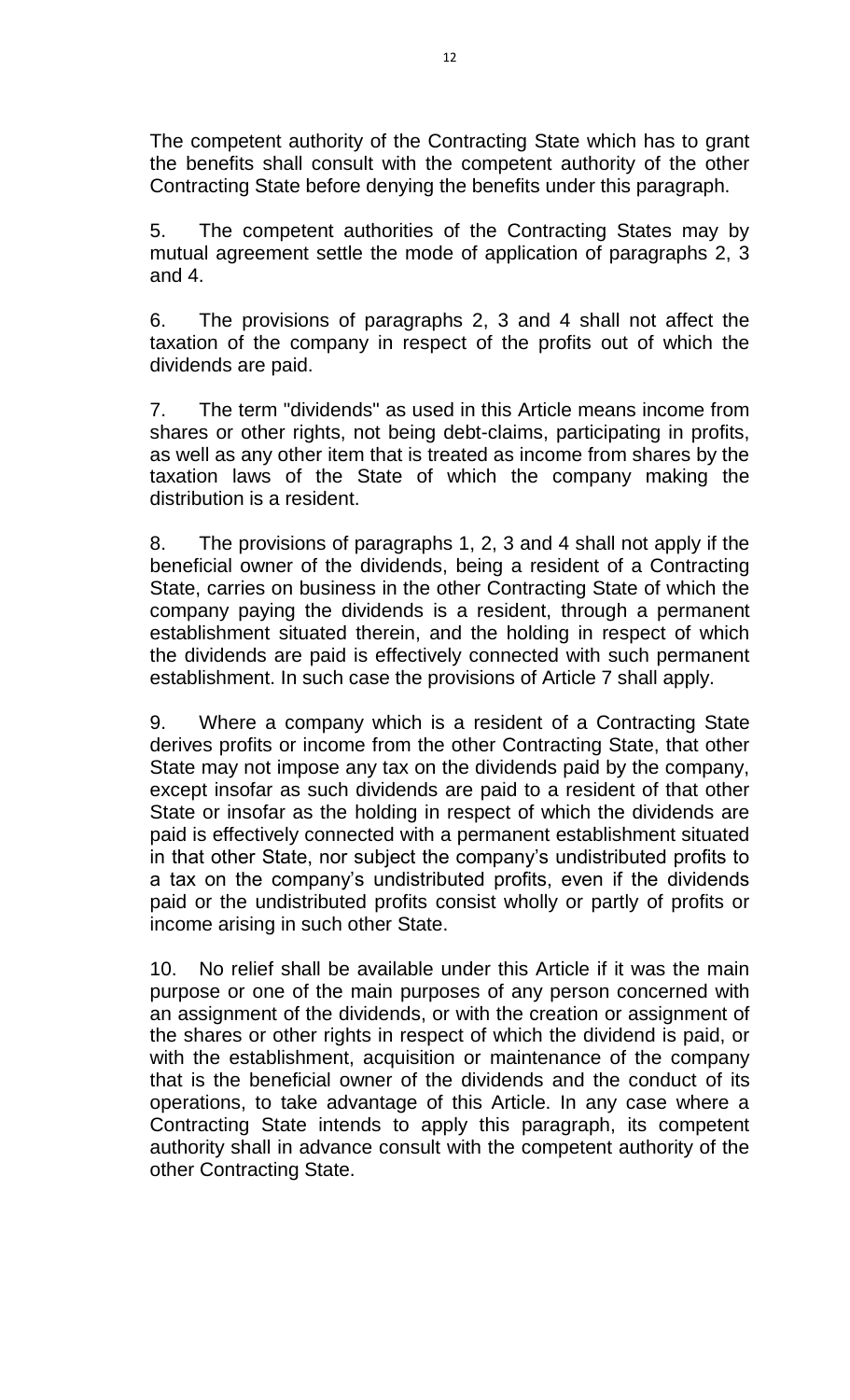#### **Article 11 Interest**

1. Interest arising in a Contracting State and beneficially owned by a resident of the other Contracting State may be taxed in that other State.

2. However, such interest may also be taxed in the Contracting State in which it arises and according to the laws of that State, but if the beneficial owner of the interest is a resident of the other Contracting State and at least one of the conditions specified in paragraph 4 of this Article is met, the tax so charged shall not exceed 5 percent of the gross amount of the interest. The competent authorities of the Contracting States shall by mutual agreement settle the mode of application of this limitation.

3. Notwithstanding the provisions of paragraph 2, interest arising in a Contracting State and paid to a resident of the other Contracting State shall be taxable only in that other State, if

a) the beneficial owner of the interest is a Contracting State, the Central Bank of a Contracting State, any of its political subdivisions or local authorities;

b) the interest is paid in relation with the sale on credit of merchandise or equipment to an enterprise of a Contracting State;

c) the interest is paid to other entities or bodies (including financial institutions) as a result of financing provided by such institutions or bodies in connection with agreements concluded between the Governments of the Contracting States; or

- d) the beneficial owner of the interest is a pension scheme.
- 4. The conditions referred to in paragraph 2 are that:
	- a) the interest is beneficially owned by:
		- (i) an individual;
		- (ii) a company whose principal class of shares is regularly traded on a recognized stock exchange;
		- (iii) a financial institution which is unrelated to and dealing wholly independently with the payer; or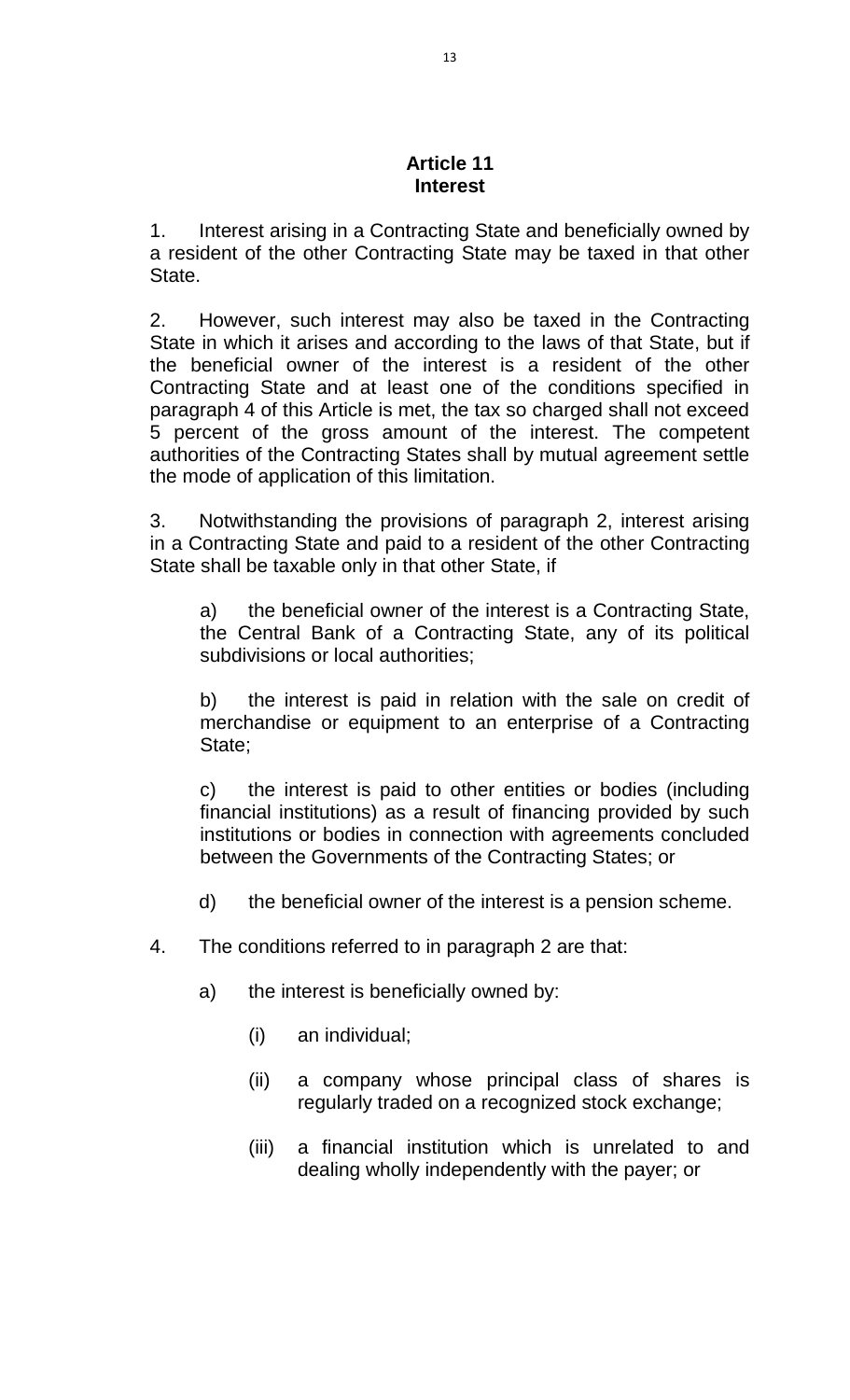- (iv) a company other than a company mentioned under sub-paragraphs (ii) or (iii) provided that the competent authority of the Contracting State which has to grant the benefits determines that it was not the main purpose or one of the main purposes of any person concerned with the establishment, acquisition or maintenance of that company to secure the benefits of this Article;
- b) the interest is paid:
	- (i) by a Contracting State, a political subdivision or local authority thereof;
	- (ii) by a bank in the ordinary course of its banking business; or
	- (iii) on a quoted Eurobond.

5. The term "interest" as used in this Article means income from debt-claims of every kind, whether or not secured by mortgage and whether or not carrying a right to participate in the debtor's profits, and in particular, income from government securities and income from bonds or debentures. Penalty charges for a late payment shall not be regarded as interest for the purpose of this Article. The term shall not include any item which is treated as a dividend under the provisions of Article 10.

6. The provisions of paragraphs 1 and 2 shall not apply if the beneficial owner of the interest, being a resident of a Contracting State, carries on business in the other Contracting State in which the interest arises, through a permanent establishment situated therein, and the debt-claim in respect of which the interest is paid is effectively connected with such permanent establishment. In such case the provisions of Article 7 shall apply.

7. Interest shall be deemed to arise in a Contracting State when the payer is a resident of that State. Where, however, the person paying the interest, whether he is a resident of a Contracting State or not, has in a Contracting State a permanent establishment in connection with which the indebtedness on which the interest is paid was incurred, and such interest is borne by such permanent establishment, then such interest shall be deemed to arise in the Contracting State in which the permanent establishment is situated.

8. Where, by reason of a special relationship between the payer and the beneficial owner of the interest or between both of them and some other person, the amount of the interest exceeds, for whatever reason, the amount which would have been agreed upon by the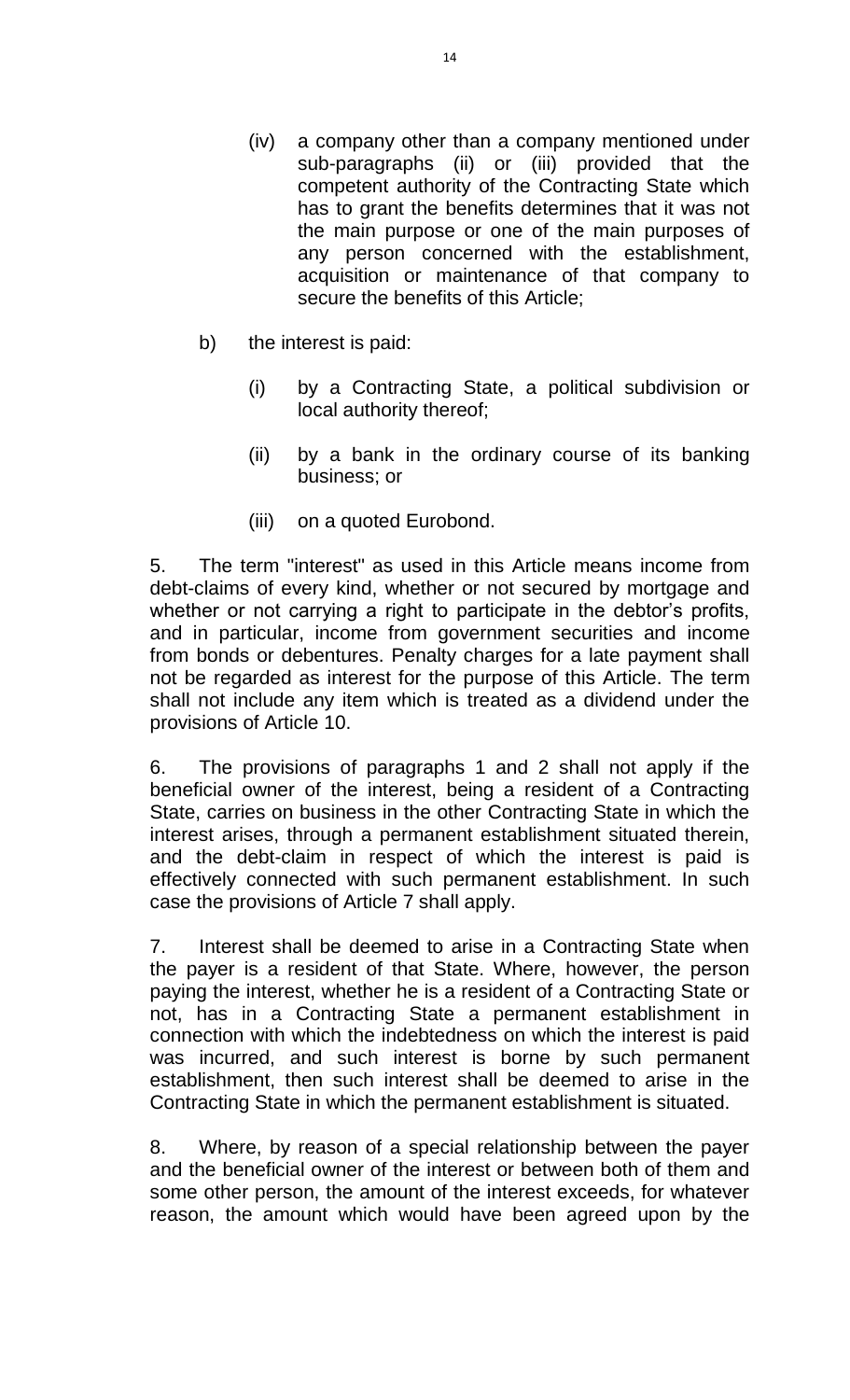payer and the beneficial owner of the interest in the absence of such relationship, the provisions of this Article shall apply only to the lastmentioned amount. In such case, the excess part of the payments shall remain taxable according to the laws of each Contracting State, due regard being had to the other provisions of this Convention.

9. No relief shall be available under this Article if it was the main purpose or one of the main purposes of any person concerned with the assignment of the interest, or with the creation or assignment of the debt-claim in respect of which the interest is paid, or with the establishment, acquisition or maintenance of the company that is the beneficial owner of the interest and the conduct of its operations, to take advantage of this Article. In any case where a Contracting State intends to apply this paragraph, its competent authority shall in advance consult with the competent authority of the other Contracting State.

# **Article 12 Royalties**

1. Royalties arising in a Contracting State and paid to a resident of the other Contracting State may be taxed in that other State.

2. However, such royalties may also be taxed in the Contracting State in which they arise and according to the laws of that State, but if the beneficial owner of the royalties is a resident of the other contracting State, the tax so charged shall not exceed 5 per cent of the gross amount of the royalties.

3. The term "royalties" as used in this Article means payments of any kind received as a consideration for the use of, or the right to use, any copyright of literary, artistic or scientific work including, cinematograph films, any patent, trade mark, design or model, plan, secret formulas or process, or for the use of, or the right to use, industrial, commercial, or scientific equipment or for information (know how) concerning industrial commercial or scientific experience.

4. The provisions of paragraphs 1 and 2 shall not apply if the beneficial owner of the royalties, being a resident of a Contracting State, carries on business in the other Contracting State in which the royalties arise, through a permanent establishment situated therein, and the right or property in respect of which the royalties are paid is effectively connected with such permanent establishment. In such case the provisions of Article 7 shall apply.

5. Royalties shall be deemed to arise in a Contracting State when the payer is a resident of that State. Where, however, the person paying the royalties, whether he is a resident of a Contracting State or not, has in a Contracting State a permanent establishment in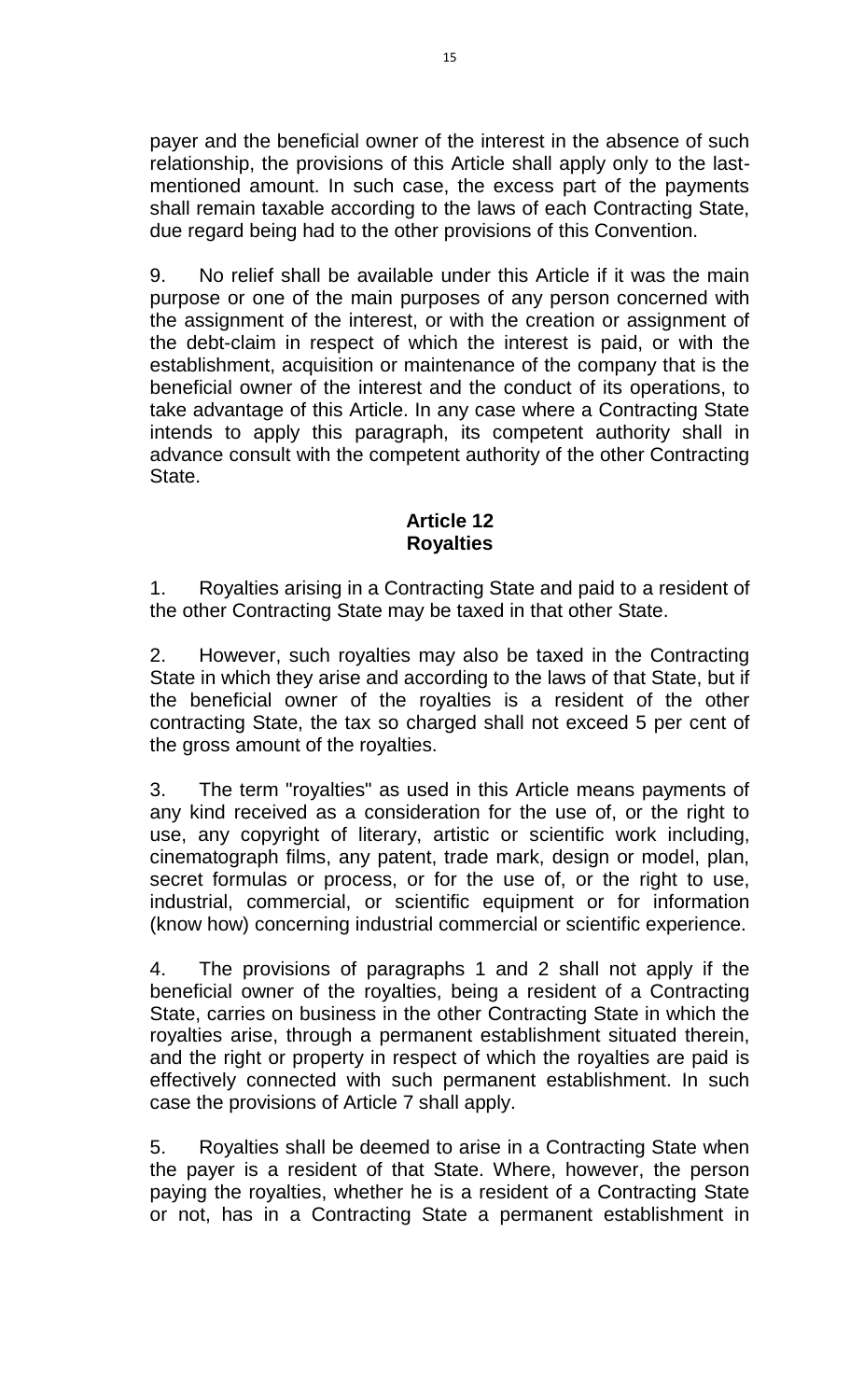connection with which the liability to pay the royalties was incurred, and such royalties are borne by the permanent establishment, then such royalties shall be deemed to arise in the Contracting State in which the permanent establishment is situated.

6. Where, by reason of a special relationship between the payer and the beneficial owner or between both of them and some other person, the amount of the royalties exceeds, for whatever reason, the amount which would have been agreed upon by the payer and the beneficial owner in the absence of such relationship, the provisions of this Article shall apply only to the last-mentioned amount. In such case, the excess part of the payments shall remain taxable according to the laws of each Contracting State, due regard being had to the other provisions of this Convention.

7. No relief shall be available under this Article if it was the main purpose or one of the main purposes of any person concerned with an assignment of the royalties, or with the creation or assignment of the rights in respect of which the royalties are paid, or with the establishment, acquisition or maintenance of the company that is the beneficial owner of the royalties and the conduct of its operations, to take advantage of this Article. In any case where a Contracting State intends to apply this paragraph, its competent authority shall in advance consult with the competent authority of the other Contracting State.

# **Article 13 Capital Gains**

1. Gains derived by a resident of a Contracting State from the alienation of immovable property referred to in Article 6 and situated in the other Contracting State may be taxed in that other State.

2. Gains from the alienation of movable property forming part of the business property of a permanent establishment which an enterprise of a Contracting State has in the other Contracting State, including such gains from the alienation of such a permanent establishment (alone or with the whole enterprise), may be taxed in that other State.

3. Gains derived by an enterprise resident of a Contracting State from the alienation of ships or aircraft operated in international traffic or movable property pertaining to the operation of such ships or aircraft shall be taxable only in that Contracting State.

4. Gains derived from the alienation of shares or other comparable rights in a company which is a resident of a Contracting State by a resident of the other Contracting State holding an interest representing more than 10 per cent of the voting power, value or capital in that company may be taxed in the first-mentioned State if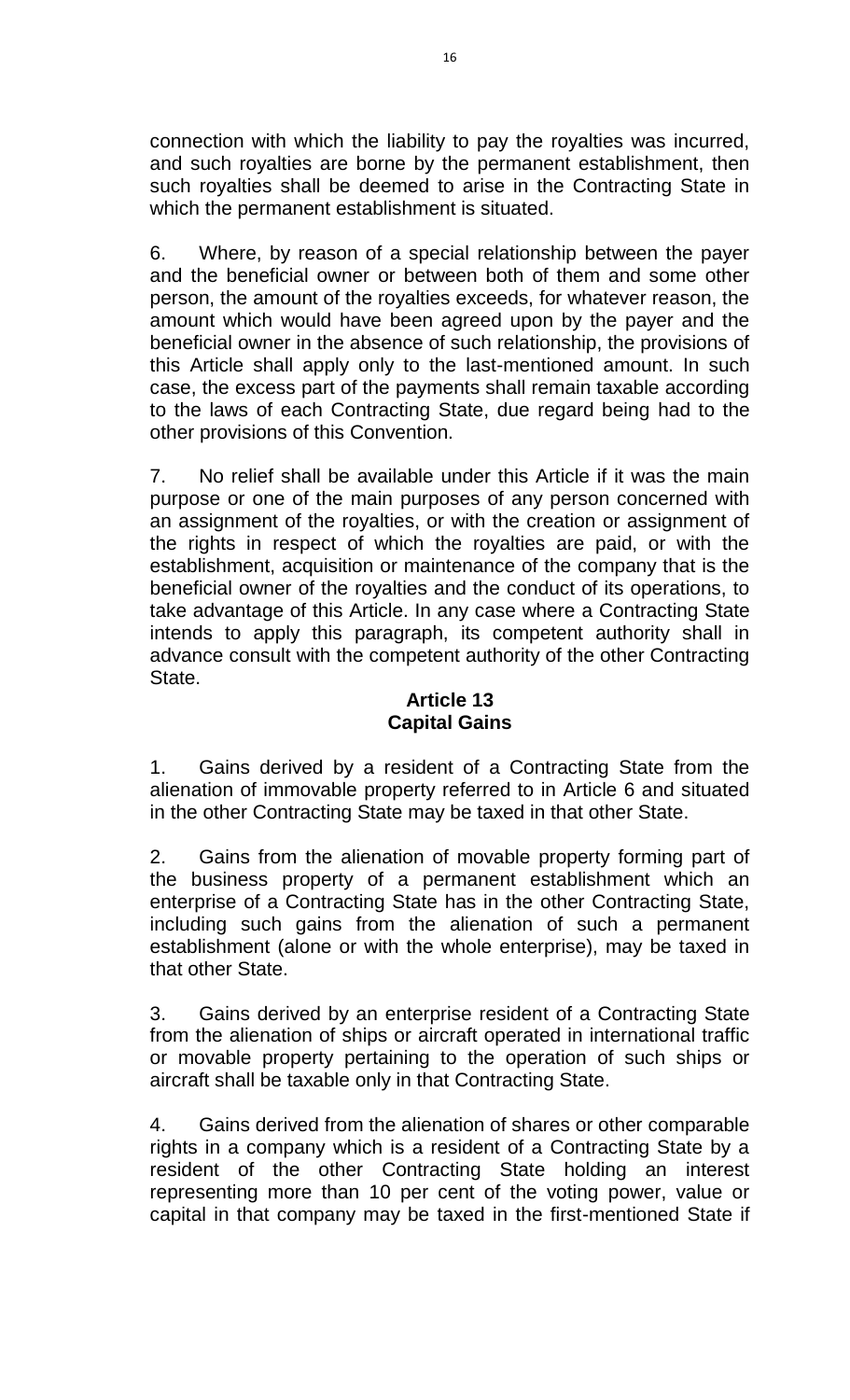the alienator had held directly or indirectly such shares or rights for a period of less than 12 months preceding the alienation.

5. Notwithstanding the provisions of paragraph 4, gains derived by a resident of a Contracting State from the alienation of shares, other than shares in which there is substantial and regular trading on a recognized stock exchange, or comparable interests, deriving more than 50 per cent of their value directly or indirectly from immovable property situated in the other Contracting State may be taxed in that other State.

6. Gains from the alienation of any property other than that referred to in paragraphs 1, 2, 3, 4 and 5 shall be taxable only in the Contracting State of which the alienator is a resident.

## **Article 14 Income from employment**

1. Subject to the provisions of Articles 15, 17 and 18, salaries, wages and other similar remuneration derived by a resident of a Contracting State in respect of an employment shall be taxable only in that State unless the employment is exercised in the other Contracting State. If the employment is so exercised, such remuneration as is derived therefrom may be taxed in that other State.

2. Notwithstanding the provisions of paragraph 1, remuneration derived by a resident of a Contracting State in respect of an employment exercised in the other Contracting State shall be taxable only in the first-mentioned State if:

a) the recipient is present in the other State for a period or periods not exceeding in the aggregate 183 days in any twelve month period commencing or ending in the fiscal year concerned; and

b) the remuneration is paid by, or on behalf of, an employer who is not a resident of the other State; and

c) the remuneration is not borne by a permanent establishment which the employer has in the other State.

3. Notwithstanding the preceding provisions of this Article, remuneration derived by a resident of a Contracting State in respect of an employment exercised aboard a ship or aircraft operated in international traffic, may be taxed in the Contracting State of which the enterprise that operates the ship or aircraft is a resident.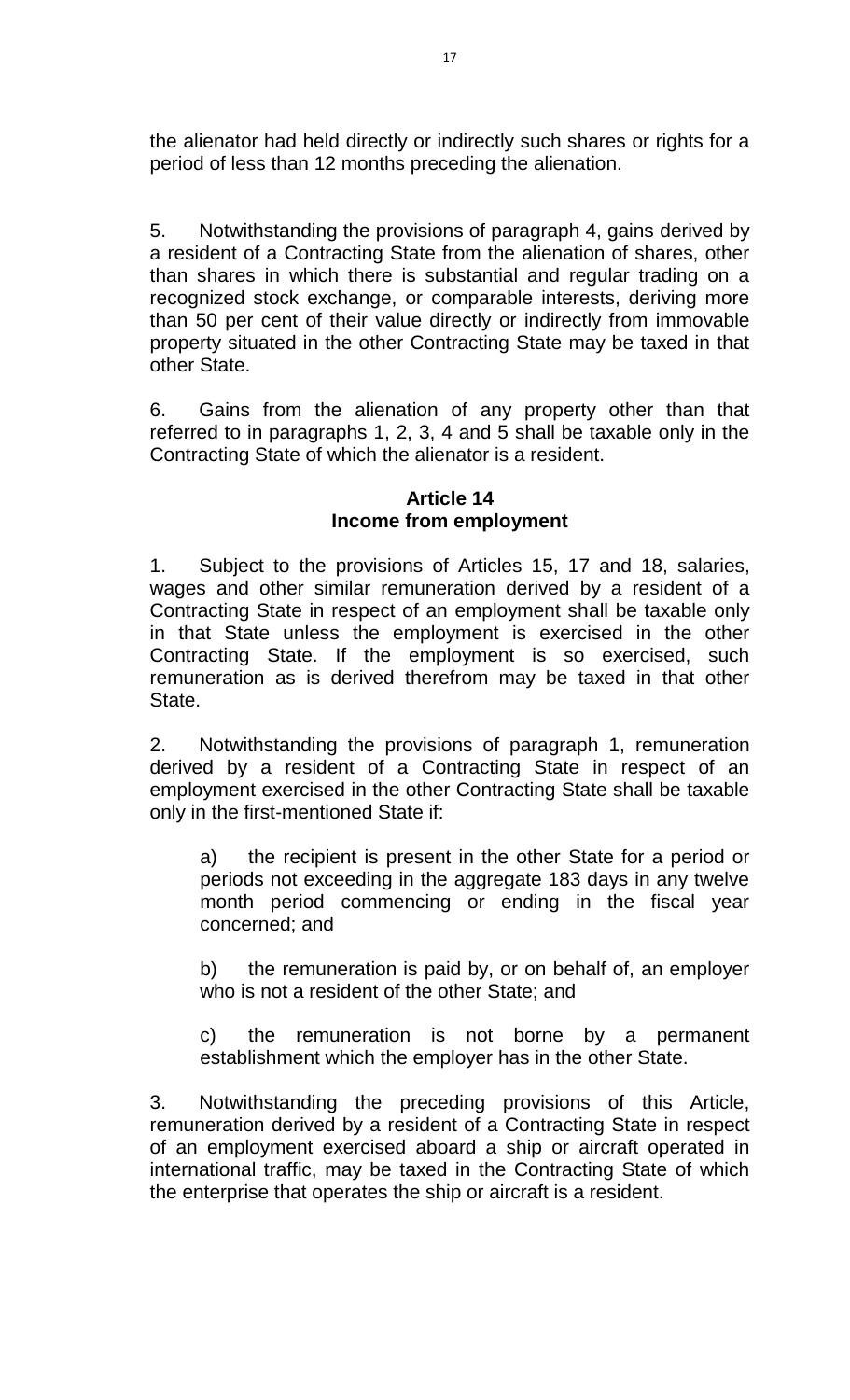### **Article 15 Directors' Fees**

Directors' fees and other similar payments, derived by a resident of a Contracting State in his capacity as a member of the board of directors of a company which is a resident of the other Contracting State, may be taxed in that other State.

## **Article 16 Artistes and Sportspersons**

1. Notwithstanding the provisions of Articles 7 and 14, income derived by a resident of a Contracting State as an entertainer, such as a theatre, motion picture, radio or television artiste, or a musician, or as a sportsperson, from his personal activities as such exercised in the other Contracting State, may be taxed in that other State.

2. Where income in respect of personal activities exercised by an entertainer or a sportsperson in his capacity as such accrues not to the entertainer or sportsperson himself but to another person, that income may, notwithstanding the provisions of Articles 7 and 14, be taxed in the Contracting State in which the activities of the entertainer or sportsperson are exercised.

## **Article 17 Pensions**

Pensions and other similar remuneration paid to a resident of a Contracting State in consideration of past employment shall be taxable only in that State. However, such pensions and other similar remuneration may also be taxed in the other Contracting State if they arise in that State.

## **Article 18 Government Service**

1. Salaries, wages and other similar remuneration paid by a Contracting State or a political subdivision or a local authority thereof to an individual in respect of services rendered to that State or subdivision or authority shall be taxable only in that State. However, such salaries, wages and other similar remuneration shall be taxable only in the other Contracting State if the services are rendered in that State and the individual is a resident of that State who:

a) is a national of that State; or

b) did not become a resident of that State solely for the purpose of rendering the services;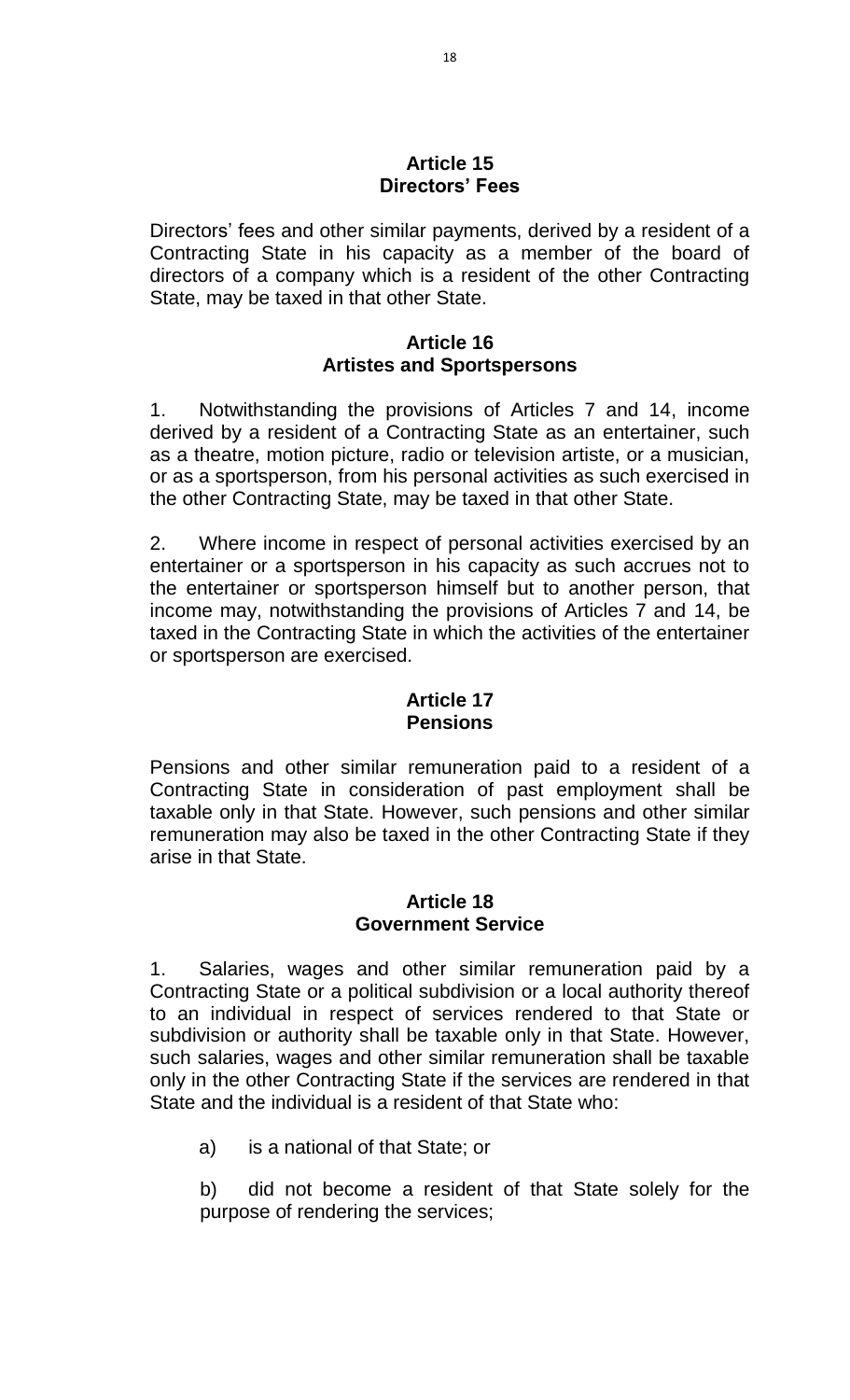and is subject to tax in that State on such salaries, wages and other similar remuneration.

2. The provisions of Articles 14, 15 and 16 shall apply to salaries, wages, and other similar remuneration in respect of services rendered in connection with a business carried on by a Contracting State or a political subdivision or a local authority thereof.

### **Article 19 Students**

Payments which a student or business apprentice who is or was immediately before visiting a Contracting State a resident of the other Contracting State and who is present in the first-mentioned State solely for the purpose of his education or training receives for the purpose of his maintenance, education or training shall not be taxed in that State, provided that such payments arise from sources outside that State.

# **Article 20 Other income**

1. Items of income beneficially owned by a resident of a Contracting State, wherever arising, not dealt with in the foregoing Articles of this Convention shall be taxable only in that State.

2. The provisions of paragraph 1 shall not apply to income, other than income from immovable property as defined in paragraph 2 of Article 6, if the beneficial owner of such income, being a resident of a Contracting State, carries on business in the other Contracting State through a permanent establishment situated therein and the right or property in respect of which the income is paid is effectively connected with such permanent establishment. In such case the provisions of Article 7 shall apply.

3. Where, by reason of a special relationship between the resident referred to in paragraph 1 and some other person, or between both of them and some third person, the amount of the income referred to in that paragraph exceeds the amount (if any) which would have been agreed upon between them in the absence of such a relationship, the provisions of this Article shall apply only to the last mentioned amount. In such case, the excess part of the payment shall remain taxable according to the law of each Contracting State, due regard being had to the other provisions of the Convention.

4. No relief shall be available under this Article if it was the main purpose or one of the main purposes of any person concerned with the creation or assignment of the rights in respect of which the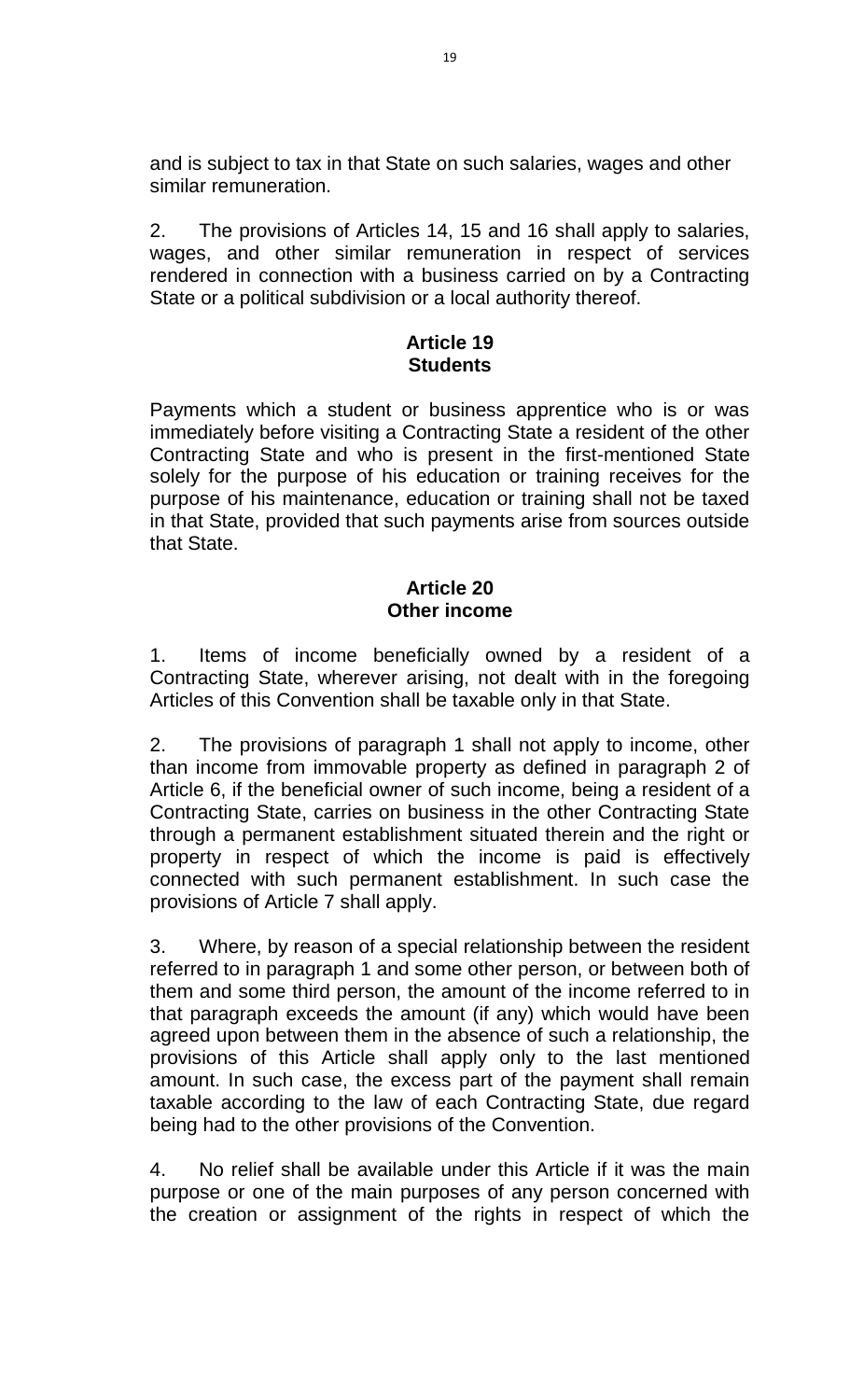income is paid, or with the establishment, acquisition or maintenance of the company that is the beneficial owner of the income and the conduct of its operations, to take advantage of this Article. In any case where a Contracting State intends to apply this paragraph, its competent authority shall in advance consult with the competent authority of the other Contracting State.

# **Chapter IV Methods for Elimination of Double Taxation**

## **Article 21 Elimination of Double Taxation**

Double taxation shall be avoided as follows:

1. In Panama,

a) Where a resident of Panama derives income which, in accordance with the provisions of this Convention, may be taxed in the United Kingdom, Panama will exempt such income from taxes;

b) Where in accordance with any provision of the Convention income derived by a resident of Panama is exempt from tax in Panama, Panama may nevertheless, in calculating the amount of tax on the remaining income or capital of such resident, take into account the exempted income.

2. In the United Kingdom,

Subject to the provisions of the law of the United Kingdom regarding the allowance as a credit against United Kingdom tax of tax payable in a territory outside the United Kingdom or, as the case may be, regarding the exemption from United Kingdom tax of a dividend arising in a territory outside the United Kingdom or of the profits of a permanent establishment situated in a territory outside the United Kingdom (which shall not affect the general principle hereof):

a) Panamanian tax payable under the laws of Panama and in accordance with this Convention, whether directly or by deduction, on profits, income or chargeable gains from sources within Panama (excluding, in the case of a dividend, tax payable in respect of the profits out of which the dividend is paid) shall be allowed as a credit against any United Kingdom tax computed by reference to the same profits, income or chargeable gains by reference to which the Panamanian tax is computed;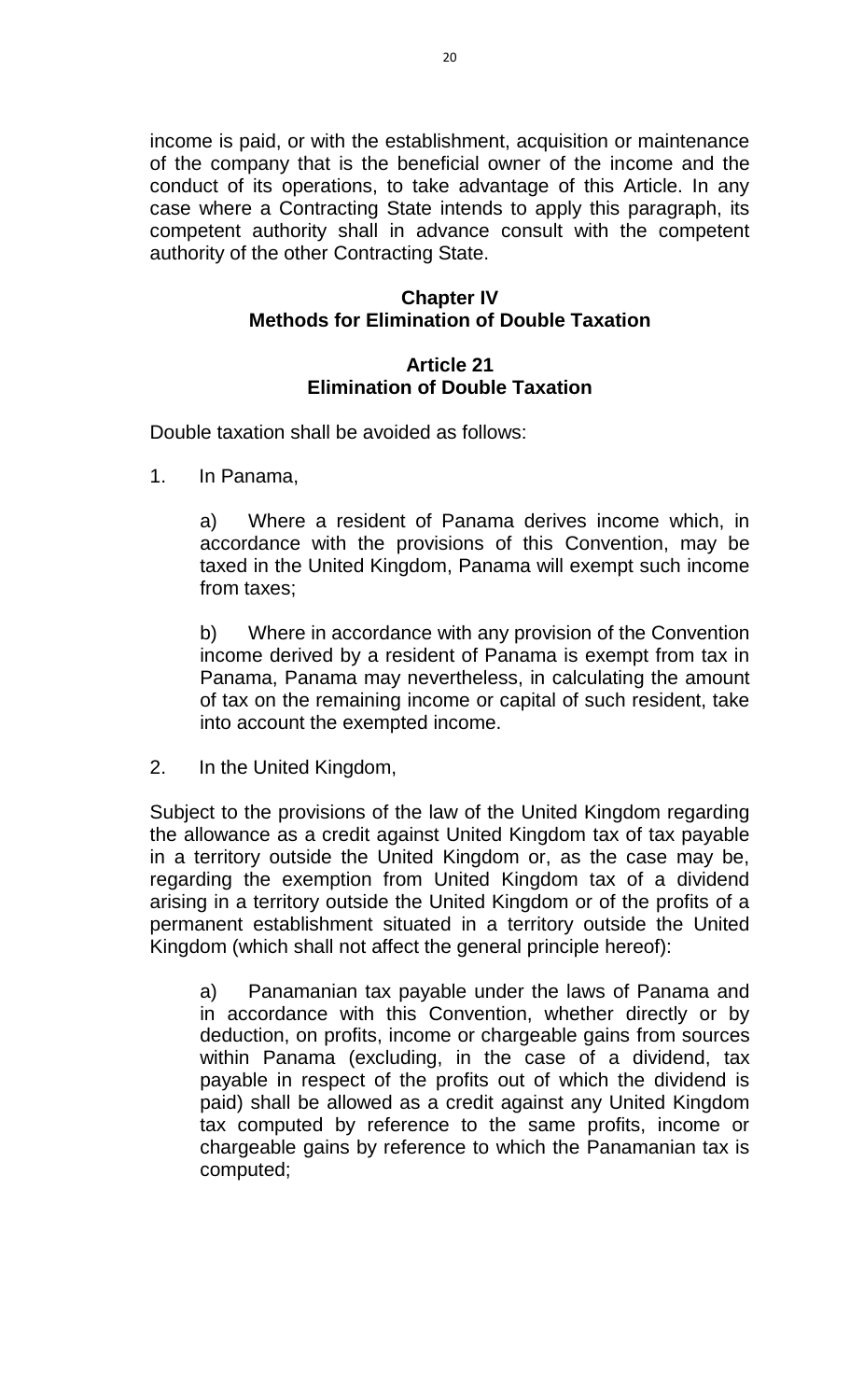b) a dividend which is paid by a company which is a resident of Panama to a company which is a resident of the United Kingdom shall be exempted from United Kingdom tax, when the conditions for exemption under the law of the United Kingdom are met;

c) the profits of a permanent establishment in Panama of a company which is a resident of the United Kingdom shall be exempted from United Kingdom tax when the exemption is applicable and the conditions for exemption under the law of the United Kingdom are met;

d) in the case of a dividend not exempted from tax under sub-paragraph b) above which is paid by a company which is a resident of Panama to a company which is a resident of the United Kingdom and which controls directly or indirectly at least 10 per cent of the voting power in the company paying the dividend, the credit mentioned in sub-paragraph a) above shall also take into account the Panamanian tax payable by the company in respect of its profits out of which such dividend is paid.

3. For the purposes of paragraphs 1 and 2, profits, income and gains owned by a resident of a Contracting State which may be taxed in the other Contracting State in accordance with this Convention shall be deemed to arise from sources in that other State.

# **Chapter V Special Provisions**

# **Article 22 Non-discrimination**

1. Nationals of a Contracting State shall not be subjected in the other Contracting State to any taxation or any requirement connected therewith, which is other or more burdensome than the taxation and connected requirements to which nationals of that other State in the same circumstances, in particular with respect to residence, are or may be subjected.

2. The taxation on a permanent establishment which an enterprise of a Contracting State has in the other Contracting State shall not be less favourably levied in that other State than the taxation levied on enterprises of that other State carrying on the same activities.

3. Except where the provisions of paragraph 1 of Article 9, paragraph 8 or 9 of Article 11, or paragraph 6 or 7 of Article 12, or paragraph 3 or 4 of Article 20 apply, interest, royalties and other disbursements paid by an enterprise of a Contracting State to a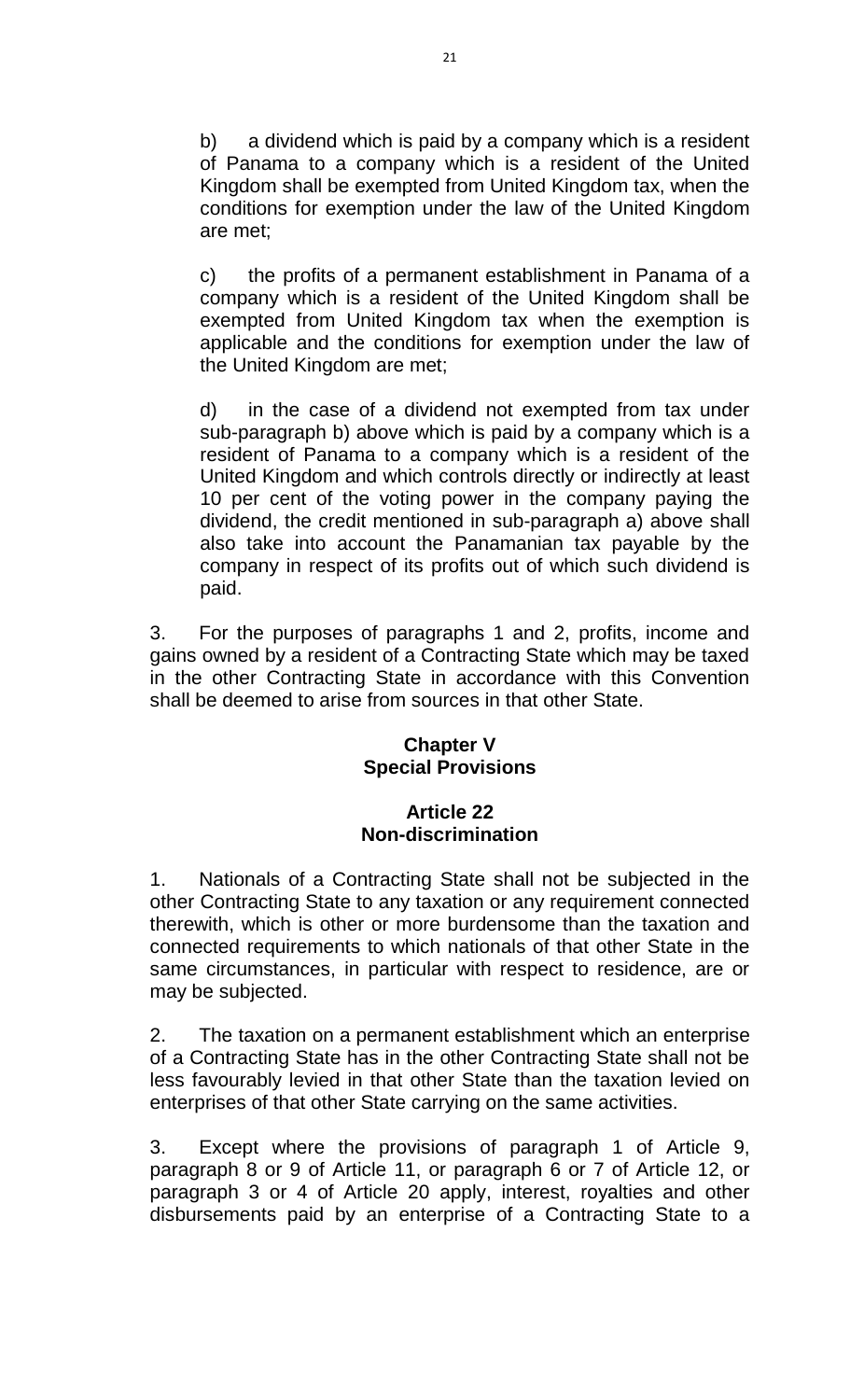resident of the other Contracting State shall, for the purpose of determining the taxable profits of such enterprise, be deductible under the same conditions as if they had been paid to a resident of the first-mentioned State.

4. Enterprises of a Contracting State, the capital of which is wholly or partly owned or controlled, directly or indirectly, by one or more residents of the other Contracting State, shall not be subjected in the first-mentioned State to any taxation or any requirement connected therewith which is other or more burdensome than the taxation and connected requirements to which other similar enterprises of the firstmentioned State are or may be subjected.

5. Nothing contained in this Article shall be construed as obliging either Contracting State to grant to individuals not resident in that State any of the personal allowances, reliefs and reductions for tax purposes which are granted to individuals so resident or to its nationals.

## **Article 23 Mutual Agreement Procedure**

1. Where a person considers that the actions of one or both of the Contracting States result or will result for him in taxation not in accordance with the provisions of this Convention, he may, irrespective of the remedies provided by the domestic law of those States, present his case to the competent authority of the Contracting State of which he is a resident or, if his case comes under paragraph 1 of Article 22, to that of the Contracting State of which he is a national. The case must be presented within three years from the first notification of the action resulting in taxation not in accordance with the provisions of the Convention.

2. The competent authority shall endeavour, if the objection appears to it to be justified and if it is not itself able to arrive at a satisfactory solution, to resolve the case by mutual agreement with the competent authority of the other Contracting State, with a view to the avoidance of taxation which is not in accordance with the Convention. Any agreement reached shall be implemented notwithstanding any time limits or other procedural limitations in the domestic law of the Contracting States.

3. The competent authorities of the Contracting States shall endeavour to resolve by mutual agreement any difficulties or doubts arising as to the interpretation or application of the Convention. They may also consult together for the elimination of double taxation in cases not provided for in the Convention.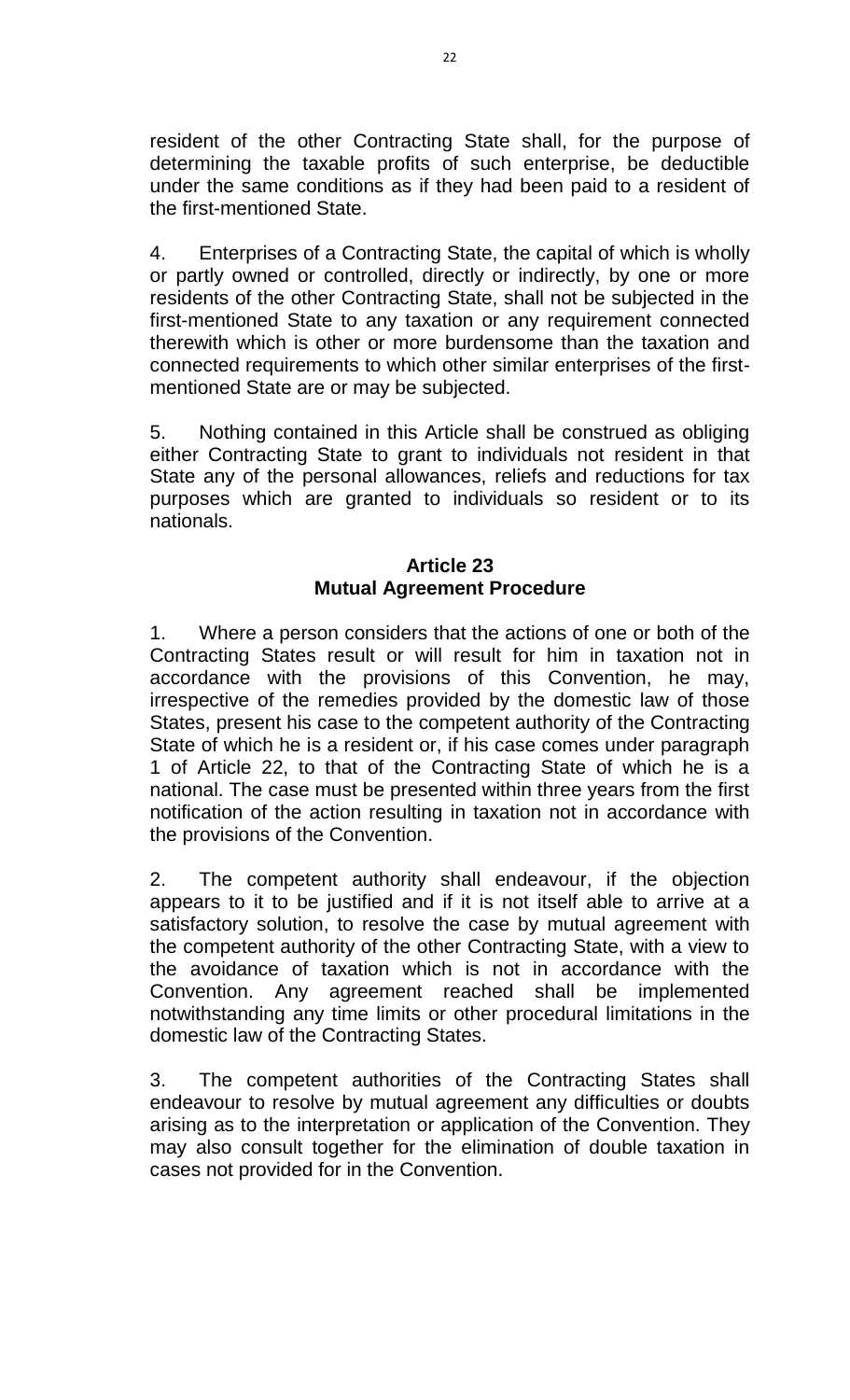4. The competent authorities of the Contracting States may communicate with each other directly for the purpose of reaching an agreement in the sense of the preceding paragraphs.

5. The competent authorities may also agree on other forms of resolution when a mutual agreement cannot be reached.

# **Article 24 Exchange of Information**

1. The competent authorities of the Contracting States shall exchange such information as is foreseeably relevant for carrying out the provisions of this Convention or to the administration or enforcement of the domestic laws of the Contracting States concerning taxes of every kind and description imposed on behalf of the Contracting States, or of their political subdivisions or local authorities, insofar as the taxation thereunder is not contrary to the Convention. The exchange of information is not restricted by Articles 1 and 2.

2. Any information received under paragraph 1 by a Contracting State shall be treated as secret in the same manner as information obtained under the domestic laws of that State and shall be disclosed only to persons or authorities (including courts and administrative bodies) concerned with the assessment or collection of, the enforcement or prosecution in respect of, the determination of appeals in relation to, the taxes referred to in paragraph 1, or the oversight of the above. Such persons or authorities shall use the information only for such purposes. They may disclose the information in public court proceedings or in judicial decisions.

3. In no case shall the provisions of paragraphs 1 and 2 be construed so as to impose on a Contracting State the obligation:

a) to carry out administrative measures at variance with the laws and administrative practice of that or of the other Contracting State;

b) to supply information which is not obtainable under the laws or in the normal course of the administration of that or of the other Contracting State;

c) to supply information which would disclose any trade, business, industrial, commercial or professional secret or trade process, or information the disclosure of which would be contrary to public policy.

4. If information is requested by a Contracting State in accordance with this Article, the other Contracting State shall use its information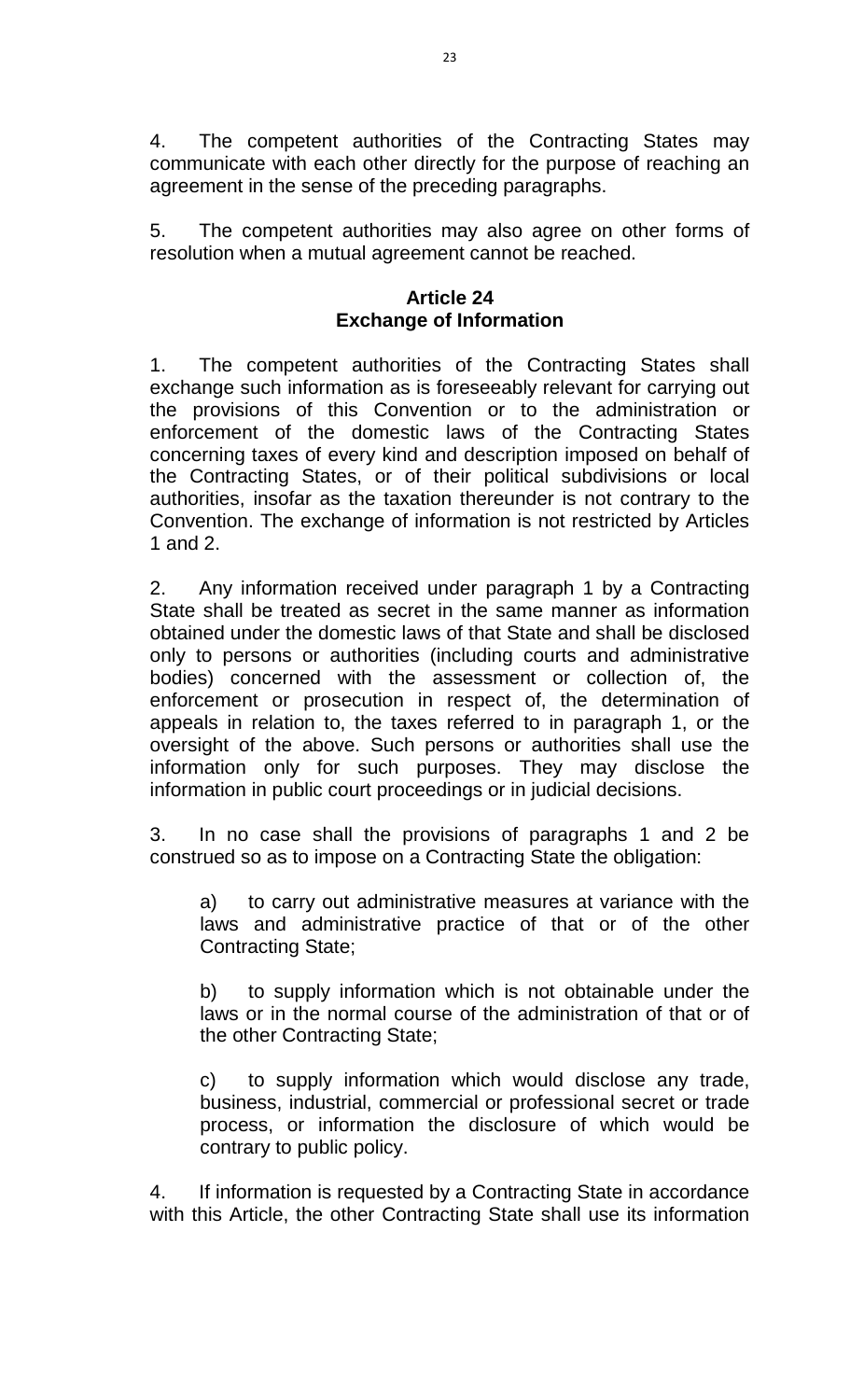gathering measures to obtain the requested information, even though that other State may not need such information for its own tax purposes. The obligation contained in the preceding sentence is subject to the limitations of paragraph 3 but in no case shall such limitations be construed to permit a Contracting State to decline to supply information solely because it has no domestic interest in such information.

5. In no case shall the provisions of paragraph 3 be construed to permit a Contracting State to decline to supply information solely because the information is held by a bank, other financial institution, nominee or person acting in an agency or a fiduciary capacity or because it relates to ownership interests in a person.

# **Article 25 Members of Diplomatic Missions and Consular Posts**

Nothing in this Convention shall affect the fiscal privileges of members of diplomatic missions or consular posts under the general rules of international law or under the provisions of special agreements.

# **Chapter VI Final Provisions**

# **Article 26 Entry into Force**

1. Each of the Contracting States shall notify the other, through diplomatic channels, of the completion of the procedures required by its law for the bringing into force of this Convention. This Convention shall enter into force on the date of the later of these notifications and shall thereupon have effect:

- a) in Panama:
	- (i) in respect of withholding taxes, on income derived on or after January 1st of the calendar year following the year in which this Convention enters into force;
	- (ii) in respect of income taxes and other taxes (other than withholding taxes), for any tax year beginning on or after January 1st of the calendar year following the year in which this Convention enters into force; and
	- (iii) in respect of the exchange of information: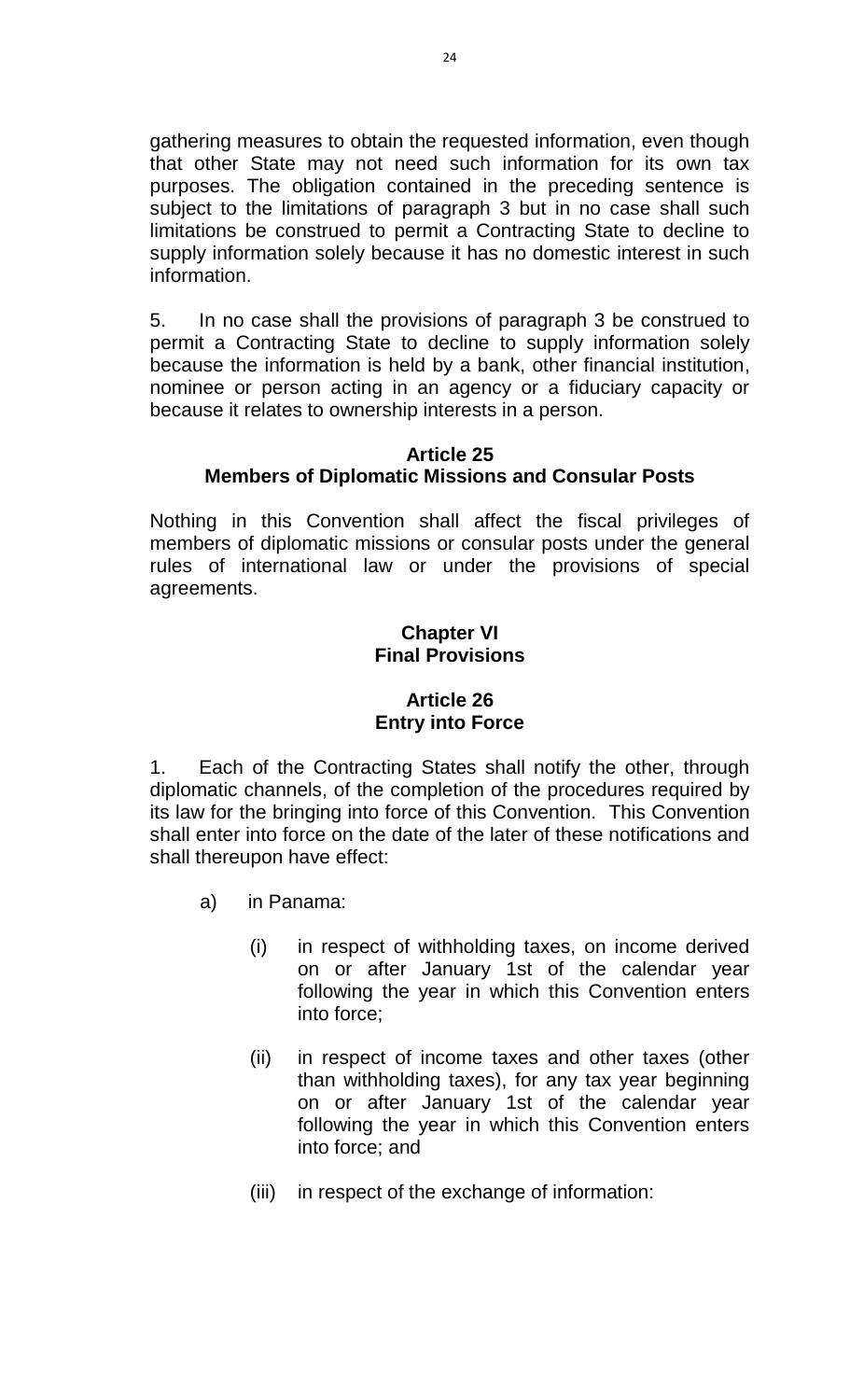(aa) for tax matters involving intentional conduct which is liable to prosecution under the criminal laws of the requesting State, from the date of entry into force; and

(bb) for all other matters, from that date, but only in respect of taxable periods beginning on or after that date, or where there is no taxable period, all charges to tax arising on or after that date.

- b) in the United Kingdom:
	- (i) in respect of withholding taxes, on income derived on or after January 1st of the calendar year following the year in which this Convention enters into force;
	- (ii) in respect of income tax and capital gains tax, for any year of assessment beginning on or after 6th April next following the date on which this Convention enters into force;
	- (iii) in respect of corporation tax, for any financial year beginning on or after 1st April next following the date on which this Convention enters into force; and
	- (iv) in respect of the exchange of information:

(aa) for tax matters involving intentional conduct which is liable to prosecution under the criminal laws of the requesting State, from the date of entry into force; and

(bb) for all other matters, from that date, but only in respect of taxable periods beginning on or after that date, or where there is no taxable period, all charges to tax arising on or after that date.

### **Article 27 Termination**

This Convention shall remain in force until terminated by one of the Contracting States. Either Contracting State may terminate this Convention, through diplomatic channels, by giving written notice of termination at least six months before the end of any calendar year beginning on or after the expiration of a period of five years from the date of its entry into force. In such event, the Convention shall cease to have effect:

a) in Panama: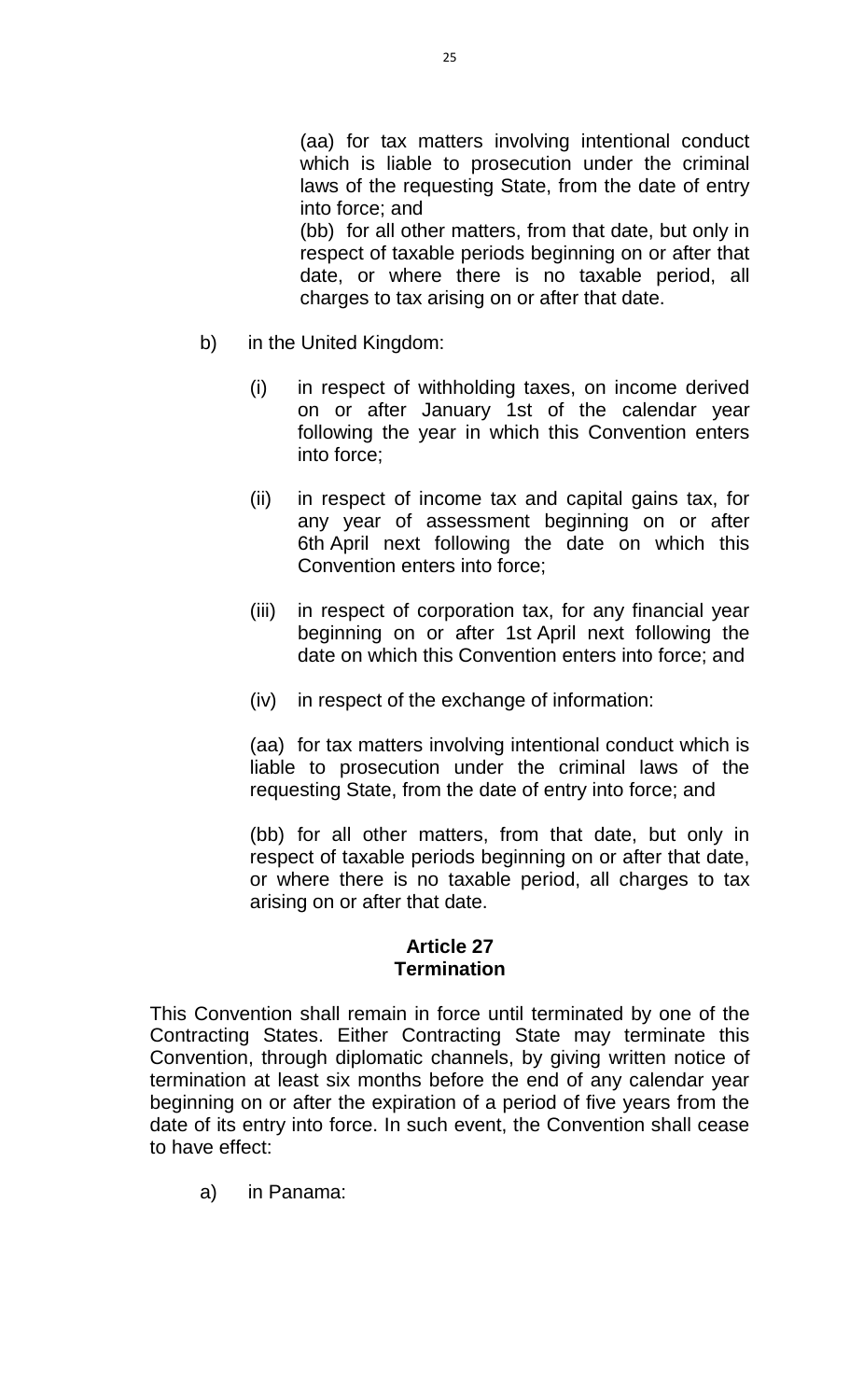- (i) with respect to withholding taxes, on income derived on or after January 1st of the calendar year following the year in which the notice of termination is given;
- (ii) with respect to income taxes and other taxes (other than withholding taxes), for any tax year beginning on or after January 1st of the calendar year following the year the notice of termination is given;
- b) in the United Kingdom:
	- (i) with respect to withholding taxes, on income derived on or after January 1st of the calendar year following the year in which the notice of termination is given;
	- (ii) in respect of income tax and capital gains tax, for any year of assessment beginning on or after 6th April next following the date on which the notice is given;
	- (iii) in respect of corporation tax, for any financial year beginning on or after 1st April next following the date on which the notice is given.

Done in duplicate at London, the day twenty-nine (29) of July two thousand and thirteen (2013), in the Spanish and English languages, both texts being equally authoritative.

### **FOR THE REPUBLIC OF PANAMA**

# **FOR THE UNITED KINGDOM OF GREAT BRITAIN AND NORTHERN IRELAND**

**FERNANDO NÚÑEZ FÁBREGA Minister of Foreign Affairs**

**WILLIAM HAGUE Secretary of State for Foreign and Commonwealth Affairs**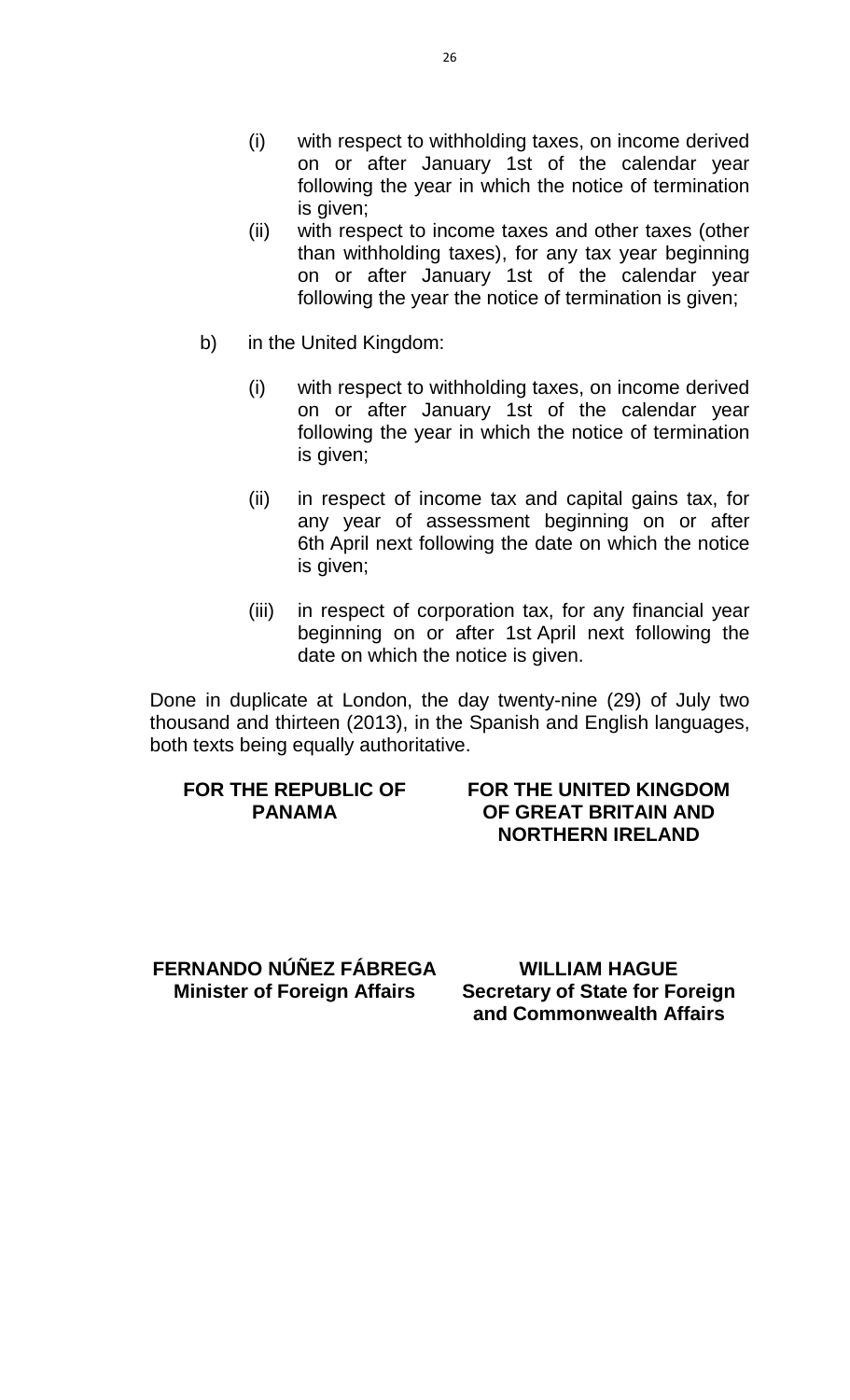### **PROTOCOL TO THE CONVENTION BETWEEN THE REPUBLIC OF PANAMA AND THE UNITED KINGDOM OF GREAT BRITAIN AND NORTHERN IRELAND FOR THE AVOIDANCE OF DOUBLE TAXATION AND THE PREVENTION OF FISCAL EVASION WITH RESPECT TO TAXES ON INCOME AND ON CAPITAL GAINS**

At the moment of signing the Convention for the Avoidance of Double Taxation and the Prevention of Fiscal Evasion with Respect to Taxes on Income and on Capital Gains, this day concluded between the Republic of Panama and the United Kingdom of Great Britain and Northern Ireland, the undersigned have agreed that the following provisions shall form an integral part of the Convention.

1. In relation to Article 2:

It is understood that the provisions of this Convention shall not apply with regard to the charges, tolls, duties or similar payments that might be applicable upon transiting the Panama Canal.

2. In relation to Article 4:

It is understood that the term "resident of a Contracting State" includes:

a) a pension scheme established in that State; and

b) an organisation that is established and is operated exclusively for religious, charitable, scientific, cultural, or educational purposes (or for more than one of those purposes) and that is a resident of that State according to its laws, notwithstanding that all or part of its income or gains may be exempt from tax under the domestic law of that State.

3. In relation to Article 10:

It is understood that a determination under paragraph 4 shall be based on all facts and circumstances including:

a) the nature and volume of the activities of the company in its country of residence in relation to the nature and volume of the dividends;

b) both the historical and the current ownership of the company; and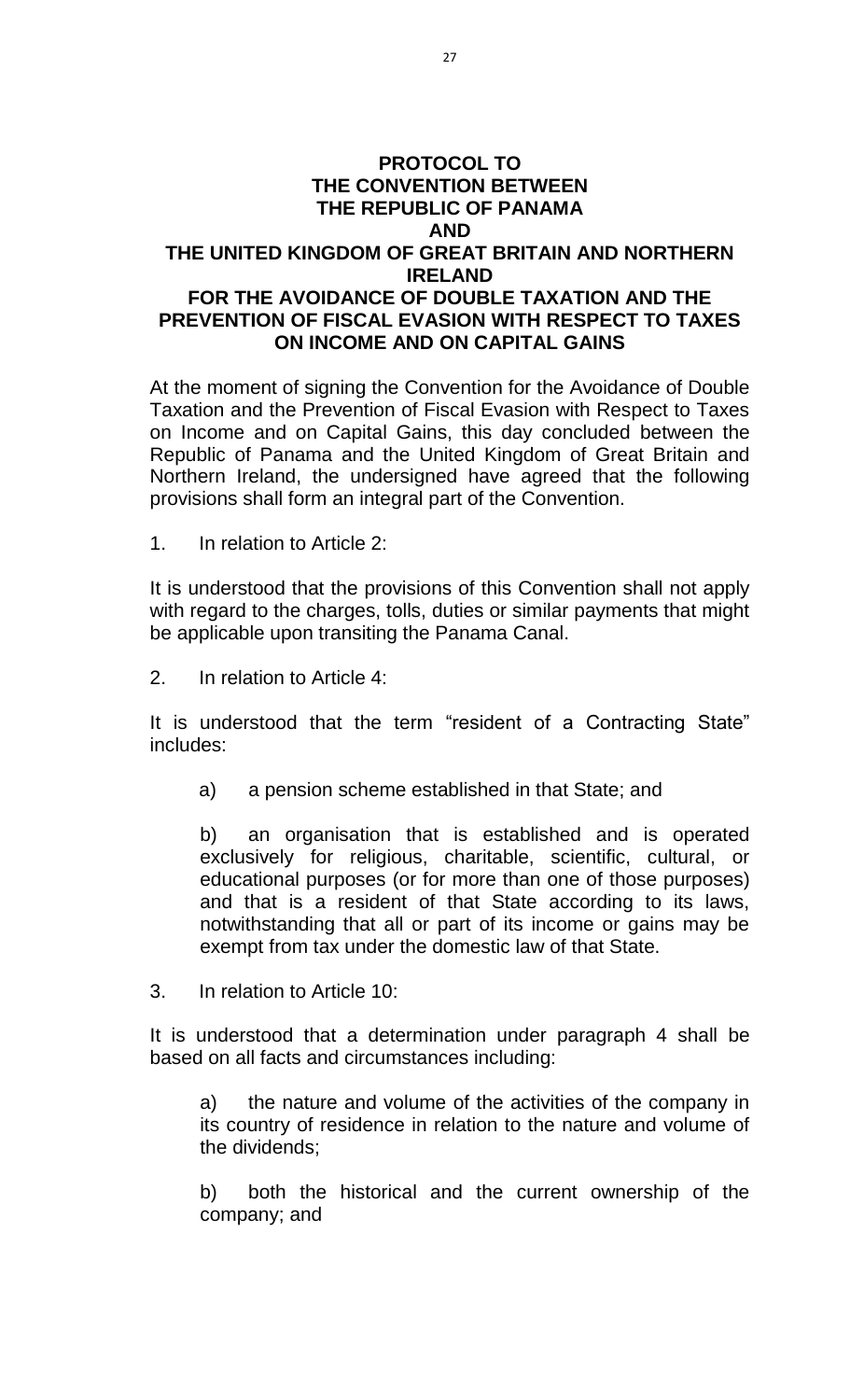c) the business reasons for the company residing in its country of residence.

4. In relation to Article 11:

It is understood that the term "financial institution" means a bank or other enterprise substantially deriving its profits by raising debt finance in the financial markets or by taking deposits at interest and using those funds in carrying on a business of providing financing.

5. In relation to Articles 10, 11 and 13:

It is understood that the term "recognized stock exchange" means:

a) any of the stock exchanges in the member states of the European Union;

b) the Panama Stock Exchange;

c) the NASDAQ System and any stock exchange in the United States of America which is registered with the U.S. Securities and Exchange Commission as a national securities exchange under the U.S. Securities Exchange Act of 1934, the Mexican Stock Exchange (*Bolsa Mexicana de Valores*) and the Toronto Stock Exchange; and

d) any other stock exchange agreed upon by the competent authorities of the Contracting States, provided that the purchase or sale of shares on the stock exchange is not implicitly or explicitly restricted to a limited group of investors.

6. In relation to Article 20:

It is understood that, notwithstanding the provisions of paragraph 1 of that Article, where an amount of income is paid to a resident of a Contracting State out of income received by trustees or personal representatives administering the estates of deceased persons and those trustees or personal representatives are residents of the other Contracting State, that amount shall be treated as arising from the same sources, and in the same proportions, as the income received by the trustees or personal representatives out of which that amount is paid.

Any tax paid by the trustees or personal representatives in respect of the income paid to the beneficiary shall be treated as if it had been paid by the beneficiary.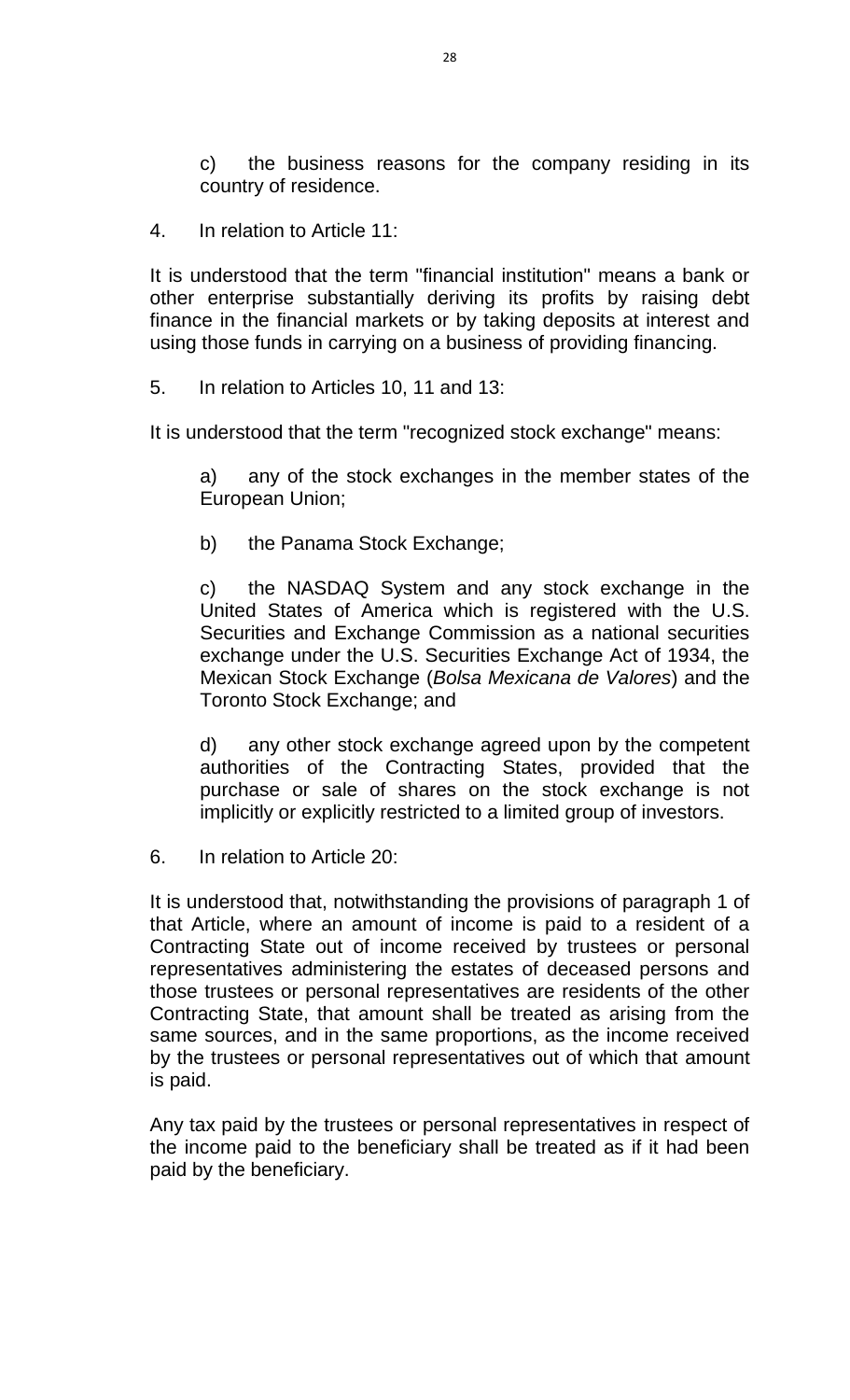7. In relation to Article 24:

It is understood that:

a) the competent authority of the requested State shall provide upon request by the competent authority of the requesting State information for the purposes referred to in Article 24;

b) information will only be requested once the requesting Contracting State has exhausted all regular sources of information available under the internal taxation procedure;

c) the reference to "foreseeably relevant" information is intended to provide for exchange of information in tax matters to the widest possible extent, though Contracting States are not at liberty to request information that is unlikely to be relevant to the tax affairs of a given taxpayer ("fishing expeditions");

d) the competent authority of the requesting State shall provide the following information to the competent authority of the requested State when making a request for information under Article 24 of the Convention:

- (i) the identity of the person(s) under examination or investigation (including, if applicable, particulars facilitating that person's identification);
- (ii) the period of time for which the information is requested;
- (iii) a statement of the information sought including its nature and the form in which the requesting State wishes to receive the information from the requested State;
- (iv) the tax purpose for which the information is sought;
- (v) grounds for believing that the information requested is held in the requested State or is in the possession or control of a person within the jurisdiction of the requested State;
- (vi) to the extent known, the identity of any person believed to be in possession of the requested information;